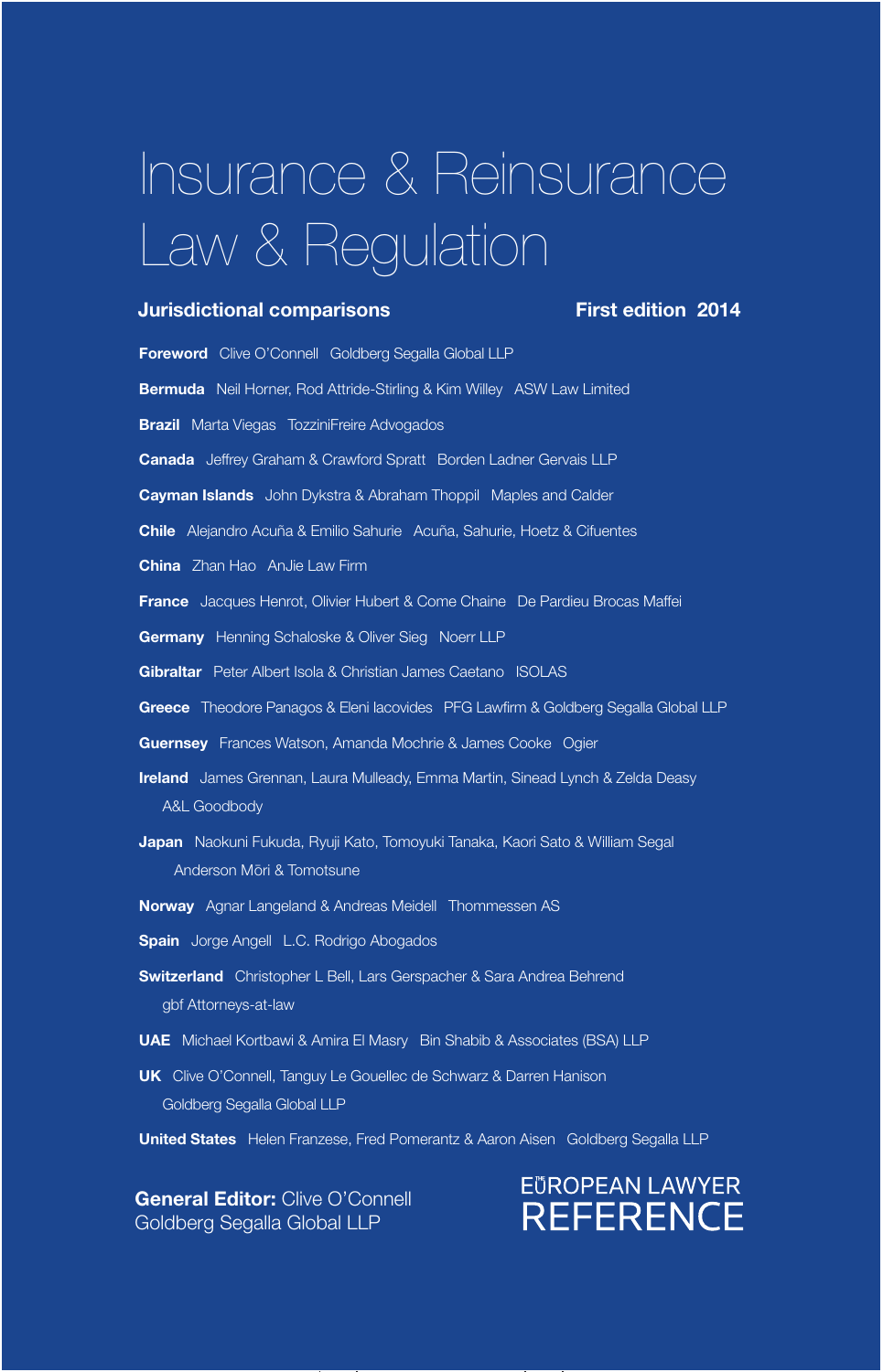

**General Editor: Clive O'Connell, Goldberg Segalla Global LLP**

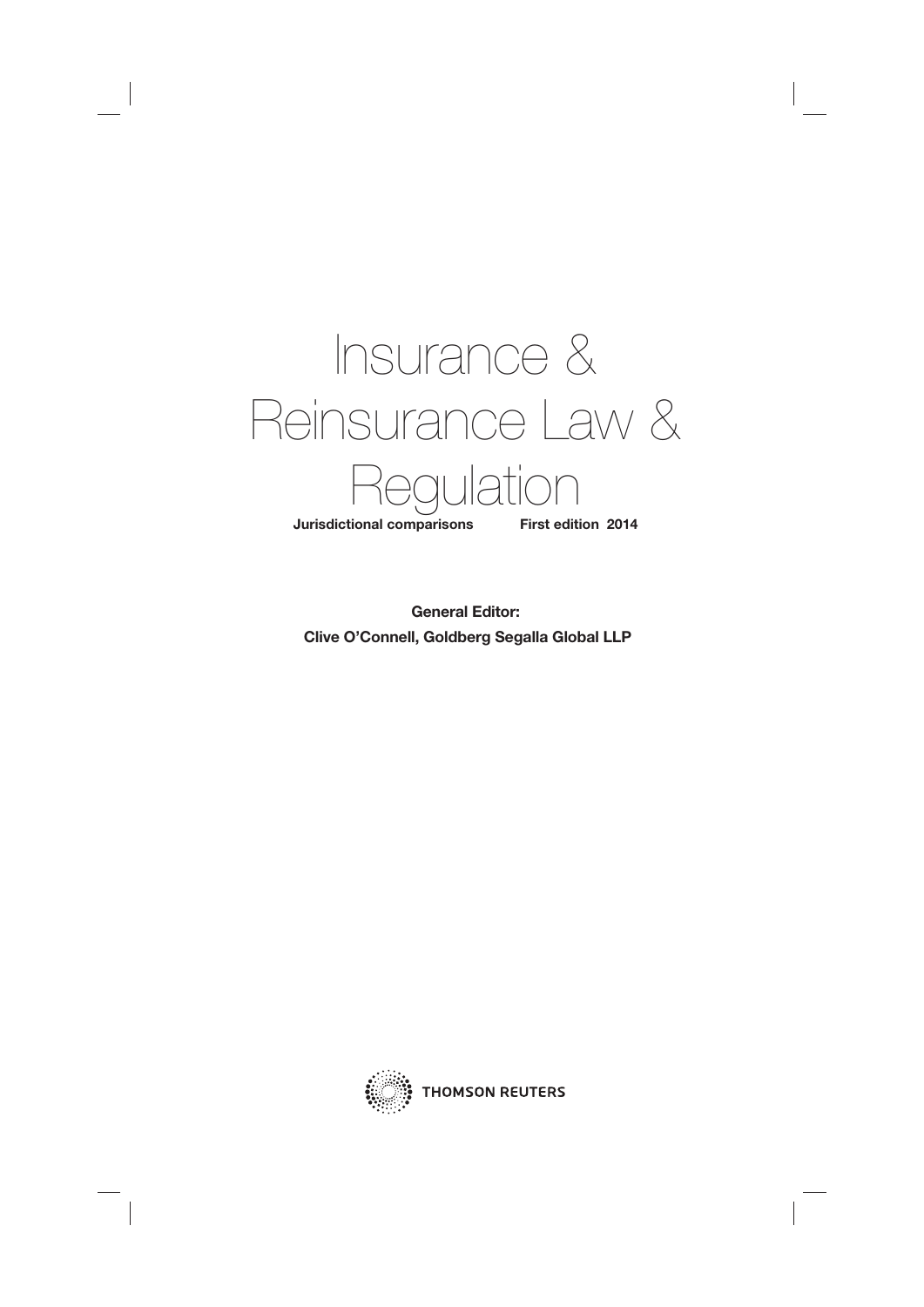#### **General Editor: Clive O'Connell**

Commissioning Editor Emily Kyriacou

Commercial Director Katie Burrington

Design and Production Dawn McGovern

Editing and Typesetting Forewords

Published in September 2014 by Thomson Reuters (Professional) UK Limited trading as Sweet & Maxwell, Friars House, 160 Blackfriars Road, London, SE1 8EZ (Registered in England & Wales, Company No 1679046. Registered Office and address for service: 2nd floor, Aldgate House, 33 Aldgate High Street, London EC3N 1DL)

A CIP catalogue record for this book is available from the British Library.

#### ISBN: 9780414032538

Thomson Reuters and the Thomson Reuters logo are trade marks of Thomson Reuters.

Crown copyright material is reproduced with the permission of the Controller of HMSO and the Queen's Printer for Scotland.

While all reasonable care has been taken to ensure the accuracy of the publication, the publishers cannot accept responsibility for any errors or omissions. This publication is protected by international copyright law.

All rights reserved. No part of this publication may be reproduced or transmitted in any form or by any means, or stored in any retrieval system of any nature without prior written permission, except for permitted fair dealing under the Copyright, Designs and Patents Act 1988, or in accordance with the terms of a licence issued by the Copyright Licensing Agency in respect of photocopying and/or reprographic reproduction. Application for permission for other use of copyright material including permission to reproduce extracts in other published works shall be made to the publishers. Full acknowledgement of author, publisher and source must be given.

© 2014 Thomson Reuters (Professional) UK Limited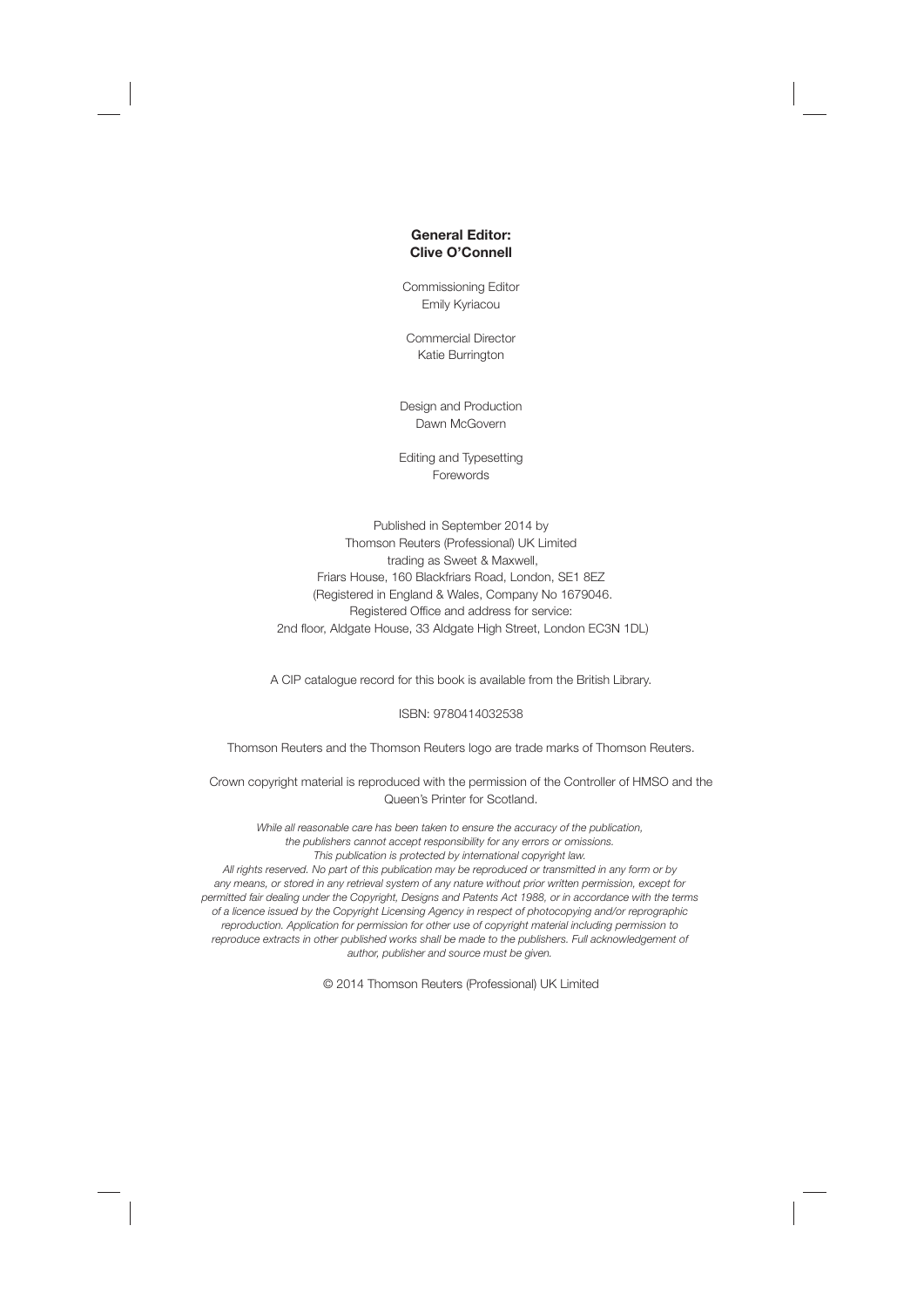# Contents

| <b>Foreword</b> Clive O'Connell, Goldberg Segalla Global LLP                     | V            |
|----------------------------------------------------------------------------------|--------------|
| <b>Bermuda</b> Neil Horner, Rod Attride-Stirling & Kim Willey, ASW Law Limited   | $\mathbf{1}$ |
| <b>Brazil</b> Marta Viegas, TozziniFreire Advogados                              | 15           |
| <b>Canada</b> Jeffrey Graham & Crawford Spratt, Borden Ladner Gervais LLP        | 31           |
| <b>Cayman Islands</b> John Dykstra & Abraham Thoppil, Maples and Calder          | 47           |
| <b>Chile</b> Alejandro Acuña & Emilio Sahurie, Acuña, Sahurie, Hoetz & Cifuentes | 59           |
| <b>China</b> Zhan Hao, AnJie Law Firm                                            | 67           |
| <b>France</b> Jacques Henrot, Olivier Hubert & Come Chaine                       | 77           |
| De Pardieu Brocas Maffei                                                         |              |
| <b>Germany</b> Henning Schaloske & Oliver Sieg, Noerr LLP                        | 91           |
| Gibraltar Peter Albert Isola & Christian James Caetano, ISOLAS                   | 101          |
| <b>Greece</b> Theodore Panagos & Eleni lacovides                                 | 117          |
| PFG Lawfirm & Goldberg Segalla Global LLP                                        |              |
| <b>Guernsey</b> Frances Watson, Amanda Mochrie & James Cooke, Ogier              | 125          |
| <b>Ireland</b> James Grennan, Laura Mulleady, Emma Martin, Sinead Lynch          | 133          |
| & Zelda Deasy, A&L Goodbody                                                      |              |
| <b>Japan</b> Naokuni Fukuda, with the assistance of Ryuji Kato, Tomoyuki Tanaka, | 153          |
| Kaori Sato & William Segal, Anderson Mōri & Tomotsune                            |              |
| <b>Norway</b> Agnar Langeland & Andreas Meidell, Thommessen AS                   | 171          |
| <b>Spain</b> Jorge Angell, L.C. Rodrigo Abogados                                 | 183          |
| <b>Switzerland</b> Christopher L Bell, Lars Gerspacher & Sara Andrea Behrend     | 193          |
| gbf Attorneys-at-law                                                             |              |
| <b>UAE</b> Michael Kortbawi & Amira El Masry, Bin Shabib & Associates (BSA) LLP  | 207          |
| <b>UK</b> Clive O'Connell, Tanguy Le Gouellec de Schwarz & Darren Hanison        | 225          |
| Goldberg Segalla Global LLP                                                      |              |
| <b>United States</b> Helen Franzese, Fred Pomerantz & Aaron Aisen                | 239          |
| Goldberg Segalla LLP                                                             |              |
| <b>Contact details</b>                                                           | 251          |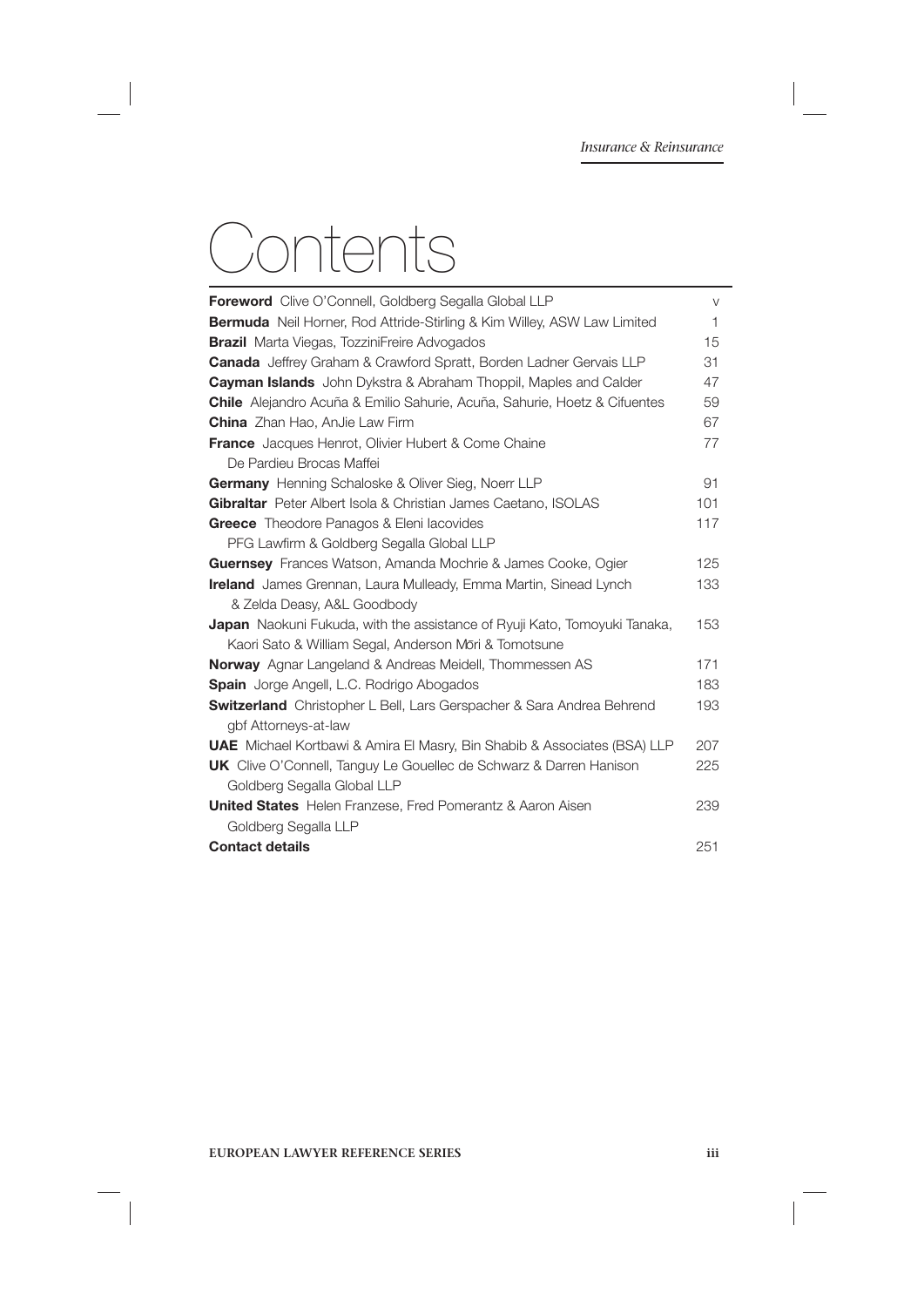# Foreword

# **Clive O'Connell, Goldberg Segalla Global LLP**

Insurance is about the spreading of risk. Ever since Lombard merchants introduced marine insurance in 1200 or Icelandic farmers formed themselves into a mutual later that century, the risk of one has been spread across many.

Of course, sharing risk among people exposed to the same peril does not always work. Accumulation of risk in one geographic area or some other similarly exposed grouping simply magnifies the problem. It was for this reason that reinsurance was born in the fourteenth century in order to allow greater diversification of security and of risk. Risks crossed frontiers, often on a reciprocal basis. A calamity in one place was resolved from the purses and pockets of strangers from far away.

As much early insurance and reinsurance was based upon international trade, the growth of insurance and reinsurance has always been international and the geographic sharing of risk has allowed economies to flourish or, at least, has prevented them from an even earlier demise.

Insurance and reinsurance are not the sole preserves of capitalism. Socialist countries, for example, have used the world's reinsurance markets to protect their macroeconomic interests. Even North Korea used to reinsure itself around the world until sanctions denied it protection. Countries in the former Soviet bloc used reinsurance not merely to protect themselves, but as a way to earn "hard" currency. Often they did so only to find that claims had to be paid in hard currency as well.

The global economy is growing and is becoming ever more interconnected. With the growth in economies, the need for insurance grows as well. Whereas, in the early 1980s, the USA accounted for around 40 per cent of the world's insurance premiums, that figure has fallen to under 25 per cent today while, at the same time, US premiums themselves have continued to grow.

Insurers have also tended to become larger. As global enterprises have consolidated and grown, their need for ever larger insurers has increased. These larger insurers, in turn, need larger reinsurers to protect their capital.

New markets are developing around the world. As they do so, established insurers are often seeing their opportunities for growth there rather than in established and over-competitive locations.

As economies expand, insurance is required in new areas, both geographically and conceptually. New forms of risk are emerging and insurers are struggling to apply old forms of cover to them, often restricted in what they can do by regulatory regimes.

Insurance does not merely follow but can be used as a tool to assist development. Microinsurance schemes are being established, often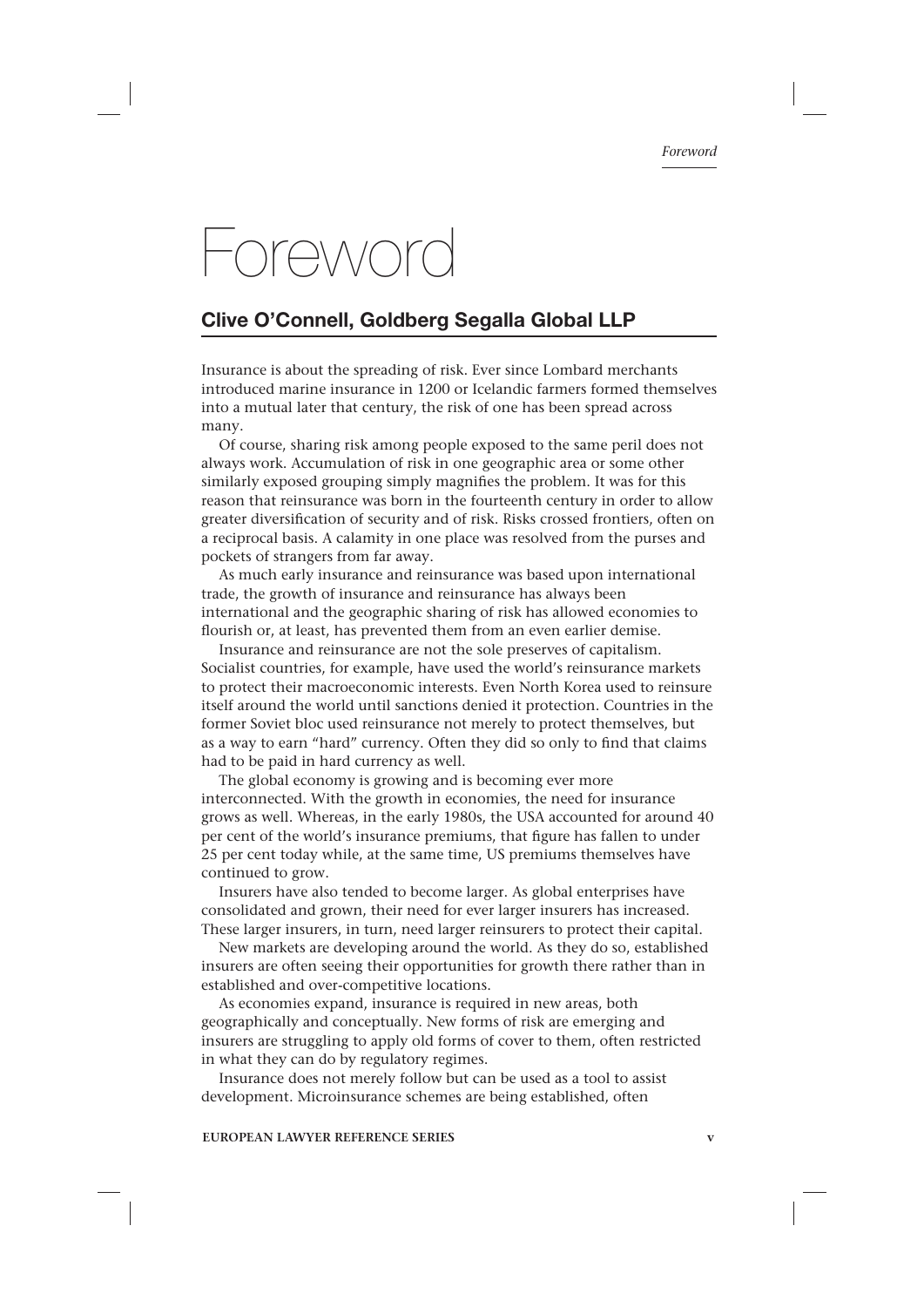in conjunction with microfinance, to help create a middle class and a sustainable economy in poorer countries, and to allow them to develop beyond subsistence. Takaful is being developed to give access to risk sharing to millions of devout Muslims, who make up a significant proportion of the world's population, often in areas undergoing some of the fastest economic growth, and who would otherwise have no recourse to cover.

The insurance and reinsurance industry, however much it may be growing, is still dwarfed by the capital markets. Following the global economic downturn and the combined effects of a number of natural disasters, a need emerged for non-correlated security to protect insurers. At the same time, capital, lacking opportunity elsewhere, was available. As economies have recovered, the capital has remained, and now it is clear that insurance-linked securities are not a temporary trend but a significant change in the way that insurers protect themselves and that capital markets interact with them.

As capital markets become familiar with and develop an appetite for risk transfer, the issue arises as to what extent they will still require the intervention of insurers or whether they might be better suited to providing new solutions to those requiring protection directly. The ability of capital markets to innovate within the confines of their regulatory framework could present the greatest challenge yet to insurers.

Regulators are bound by the limits of their jurisdiction. Those that they regulate and those they protect operate on a broader, often global, scale. Cooperation between regulators is required for fear of loopholes emerging between them which could be exploited by those without good faith.

The international nature of recent developments, adding to an already global industry, presents challenges not only to regulators, but also to legal systems. Principles of insurance law, developed from cases surrounding eighteenth- and nineteenth-century ocean voyages, where cargos were carried on sailing ships, are now being asked to respond to quasi-financial instruments protecting satellite launches.

Often the transaction will be reflected in a number of documents involving parties in a variety of jurisdictions and subject to different forms of regulation.

Existing laws and regulations are being tested. It is too early to say whether they will pass these tests, but all concerned must be aware of the issues that they face.

To aid this process, we have brought together leading insurance lawyers from around the world to ponder and opine upon some of the challenges the insurers and their lawyers and regulators will face in the coming years. The questions considered in this book will be asked for many years to come.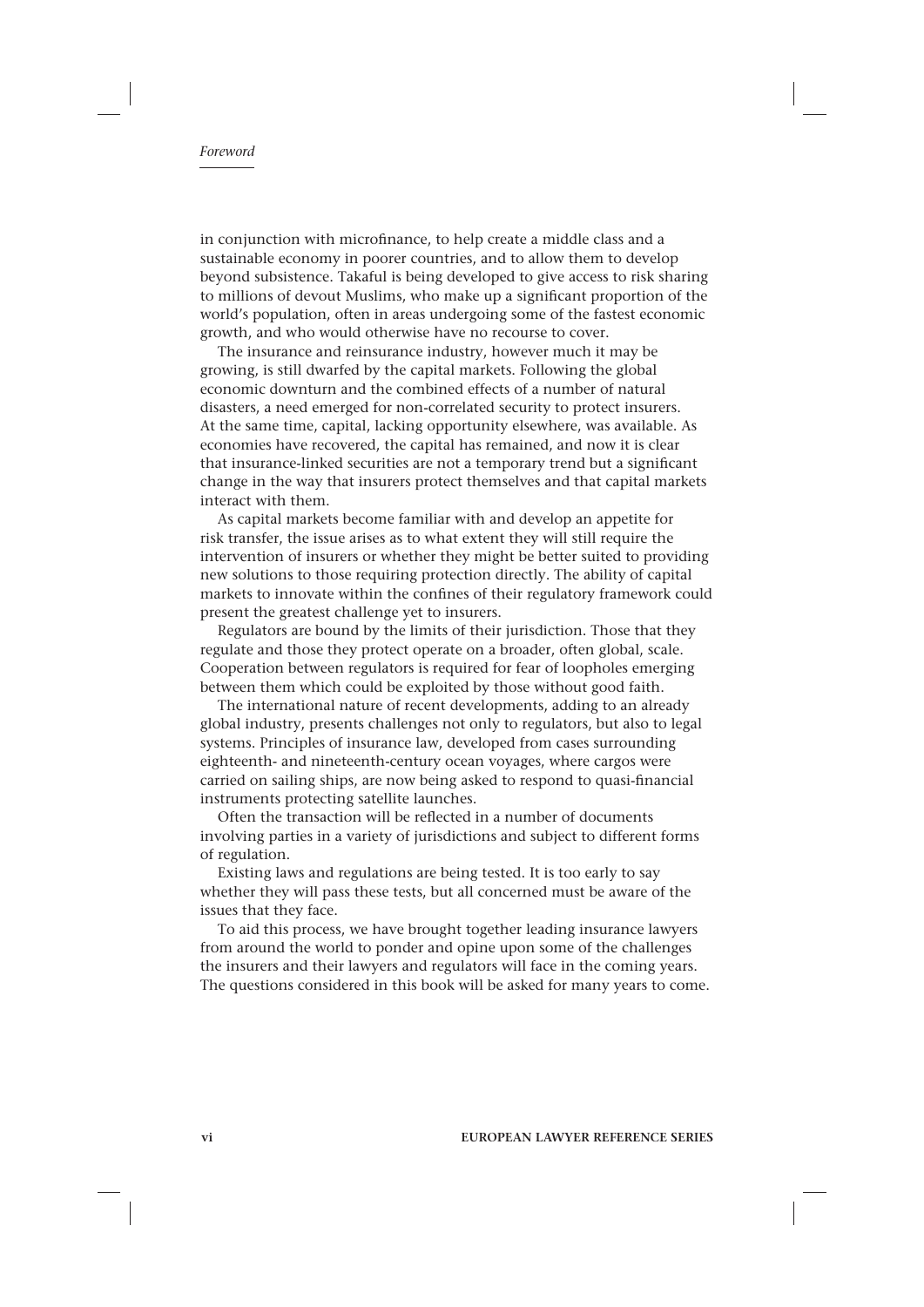# Japan

**Anderson Mōri & Tomotsune** Naokuni Fukuda, with the assistance of Ryuji Kato, Tomoyuki Tanaka, Kaori Sato & William Segal

# **1. WHAT RISKS MUST BE INSURED?**

# **1.1 What are the compulsory classes of insurance?**

- A. Compulsory classes of insurance in Japan include the following:
- *Compulsory automobile liability insurance.* Owners or users of automobiles (with certain exceptions) must purchase liability insurance covering death or bodily injury of third parties resulting from the operation thereof (Articles 3, 5 and 11 of the Automobile Liability Security Act (Act no. 97 of 1955, as amended)).
- *Nuclear energy liability insurance.* Nuclear business operators engaging in installation of nuclear reactors, processing of nuclear fuel materials or otherwise in nuclear-energy-related businesses must purchase liability insurance covering nuclear-energy-related damage to third parties resulting from the operation of such businesses (Articles 6, 7, 7-2 and 8 of the Act on Compensation for Nuclear Damage (Act no. 147 of 1961, as amended)). To cover certain events exempted under such insurance (eg earthquake and tsunami), nuclear business operators are further required to enter into nuclear energy damage compensation contracts with the government of Japan (Articles 6, 7, 7-2 and 10 of the Act on Compensation for Nuclear Damage and Articles 2 and 3 of the Act on Contracts for Indemnification of Nuclear Damage Compensation (Act no. 148 of 1961, as amended)).
- *Protection and indemnity insurance for ocean-going vessels.* Shipowners or charterers of non-tanker vessels with gross tonnage of 100 tons or more which (i) if vessels of Japanese registry, are engaged in international voyages, or (ii) if vessels of foreign registry, enter or leave Japanese ports or use mooring facilities in Japan, must purchase insurance covering (i) damages arising out of pollution resulting from leakage or discharge of bunker fuel oil loaded by such vessels and (ii) costs for removal or other necessary measures arising from abandonment of such vessels in Japanese territory due to stranding, sinking or any other reason (Articles 39-4 and 39-5 of the Act on Liability for Oil Pollution Damage (Act no. 95 of 1975, as amended)).

B. Japanese residents are required to participate in various classes of insurance comprising a social security system operated by the national and local governments, including the following: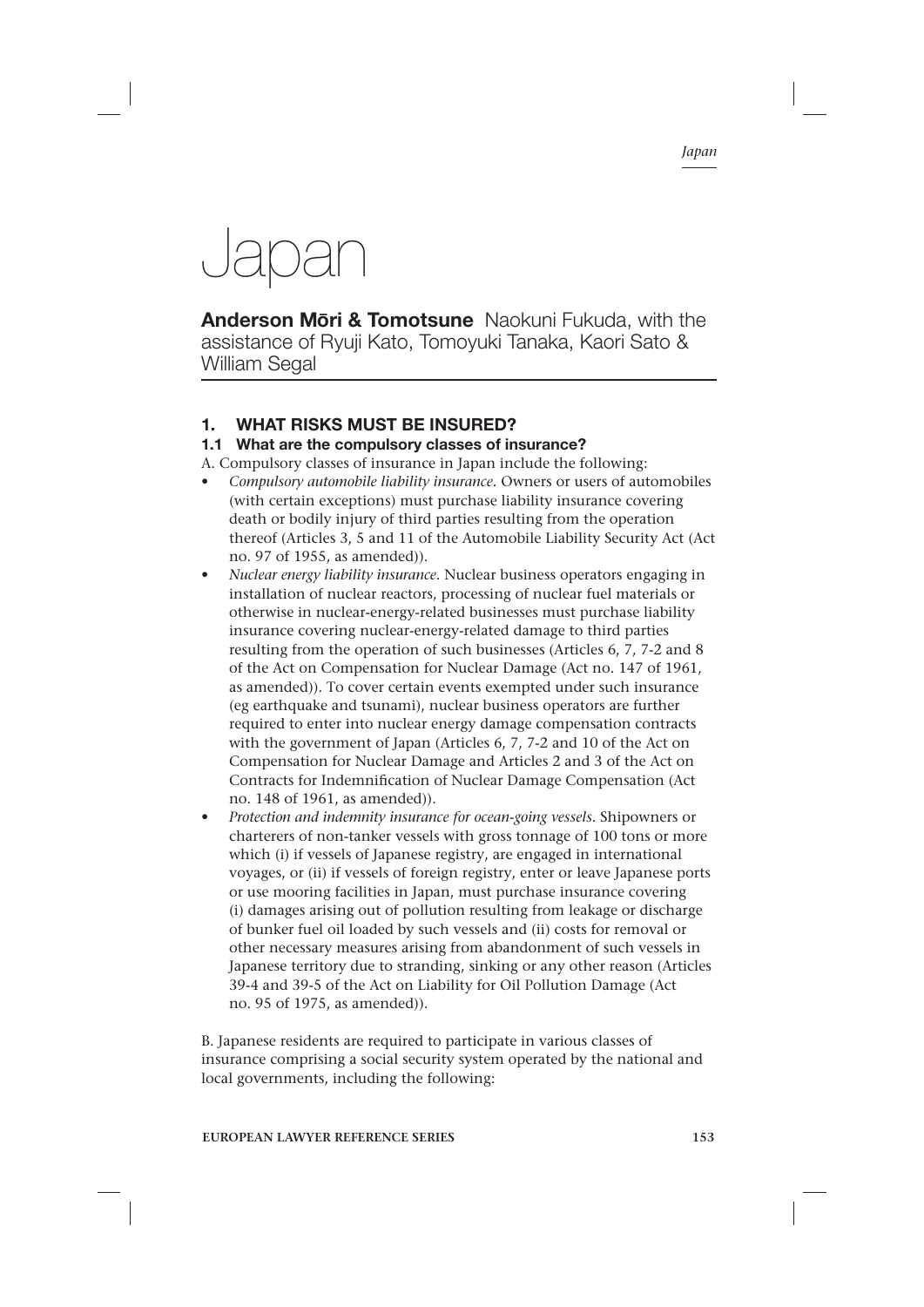- Owners of businesses having employees must in principle participate in the industrial accident compensation insurance system, under which insurance benefits are paid to employees in the event of jobrelated injury, illness, disability or death (Articles 2, 3 and 7 of the Industrial Accident Compensation Insurance Act (Act no. 50 of 1947, as amended)), as well as in the employment insurance system, under which insurance benefits are paid to employees in the event of unemployment (Articles 2, 3, 5 and 6 of the Employment Insurance Act (Act no. 116 of 1974, as amended)).
- Japanese residents must, depending on age, participate in the health insurance system, under which insurance benefits are paid in the event of illness, injury, giving birth or death (Articles 2, 3, 5 and 6 of the National Health Insurance Act (Act no. 192 of 1958, as amended)), the care insurance system, under which scaled insurance benefits are paid in respect of conditions requiring long-term care or certain other types of assistance (Articles 2, 3 and 9 of the Long-Term Care Insurance Act (Act no. 123 of 1997, as amended)), and the pension system, under which insurance benefits are paid on the basis of age, disability or death (Articles 2, 3 and 7 of the National Pension Act (Act no. 141 of 1959, as amended).

Certain other pension systems are also operated by the public sector, including the employees' pension insurance system, designed for employees under the Employees' Pension Insurance Act (Act no. 115 of 1954, as amended).

# **1.2 Who must they be insured with?**

# **1.2.1 Locally admitted insurers**

The compulsory classes of insurance discussed in section 1.1.A above are categorised as non-life insurance, and underwriting thereof by either Japanese or non-Japanese insurers requires a non-life insurance business licence in Japan (Articles 3 and 185 of the Insurance Business Act (Act no. 105 of 1995, as amended; the IBA)). For details of the Japanese insurance business licence regime, see section 2.1 below.

#### **1.2.2 Foreign insurers**

Foreign insurers are required to obtain non-life insurance business licences in order to underwrite the compulsory classes of insurance set forth in section 1.1.A above.

Any foreign insurer entering into an insurance contract without an insurance business licence will be punishable, in the case of an individual, by imprisonment for not more than two years or a criminal fine of not more than three million yen, or both (Article 316, item 4 of the IBA), and, if a body corporate (acting through a representative or employee), by a criminal fine of not more than three million yen (Article 321, paragraph 1, item 4 of the IBA).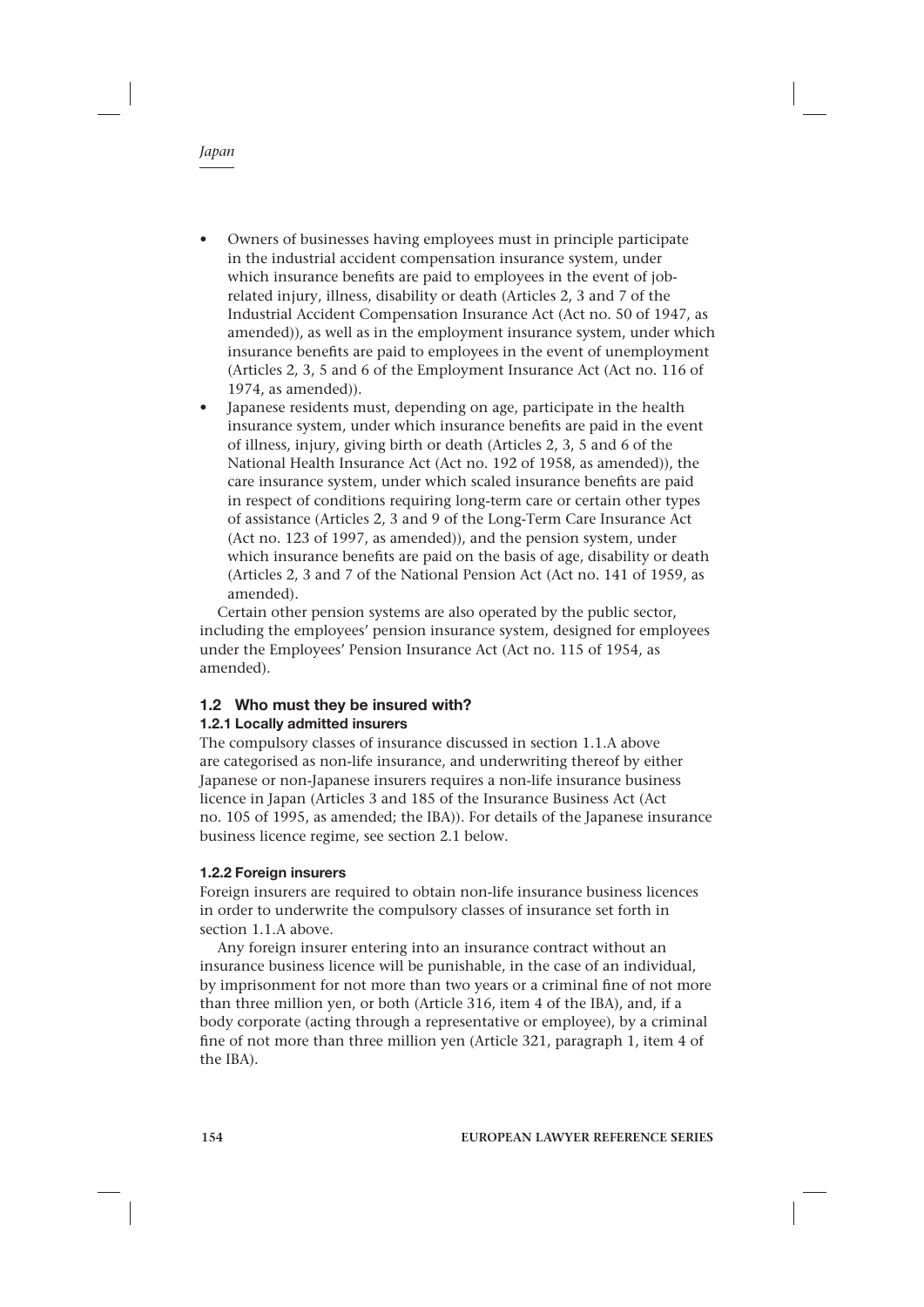# **2. WHO CAN INSURE NON-COMPULSORY CLASSES OF RISK?**

# **2.1 Locally admitted insurers**

#### **A. Outline of Japanese insurance business licence regime**

Underwriting insurance in Japan without first obtaining an insurance business licence is generally prohibited (Articles 3 and 185 of the IBA). This applies to both compulsory and non-compulsory classes of insurance.

Japan's licensing regime includes life insurance business licences and nonlife insurance business licences, with a single entity prohibited from holding both licences simultaneously (Article 3, paragraph 3 of the IBA). Holders of a life insurance business licence may engage in underwriting of life insurance and so-called 'third sector insurance' (an expression used in Japan to refer to insurance covering illness and injury, but excluding life and non-life insurance), as well as reinsurance of life insurance and third sector insurance (Article 3, paragraph 4 of the IBA). Holders of non-life insurance business licences may underwrite non-life insurance and third sector insurance, as well as overseas travel insurance (Article 3, paragraph 5 of the IBA).

### **B. Japanese insurance business licences for foreign insurers**

There are two ways for foreign insurers to establish an insurance business presence in Japan: (i) establish a branch office in Japan and then obtain an insurance business licence for such branch (the branch model); or (ii) incorporate a subsidiary in Japan and then cause such subsidiary to obtain an insurance business licence (the subsidiary model). The following briefly summarises both models.

# **(1) Branch model**

In this model, a foreign insurer which seeks an insurance business licence for a branch established in Japan must nominate one or more individuals to act as its representatives in Japan, at least one of whom must be a resident of Japan.

Foreign insurers utilising this model are required to deposit 200 million yen or more (depending upon the scope of planned operations in Japan) with a governmental deposit office for the protection of policyholders, insureds, beneficiaries and other related parties in Japan (Article 190, paragraph 1 of the IBA and Article 24 of the Order for Enforcement of the Insurance Business Act (Cabinet Order no. 425 of 1995, as amended; the IBA Enforcement Order)). In addition, they must hold assets physically in Japan, either in cash or other prescribed forms, in an amount equal to the aggregate of (i) the total of policy reserve and outstanding claims and (ii) the total of deposits and stockholders' equity (Article 197 of the IBA and Article 138 of the Ordinance for Enforcement of the Insurance Business Act (Ordinance of Ministry of Finance no. 5 of 1996, as amended; the IBA Enforcement Ordinance)).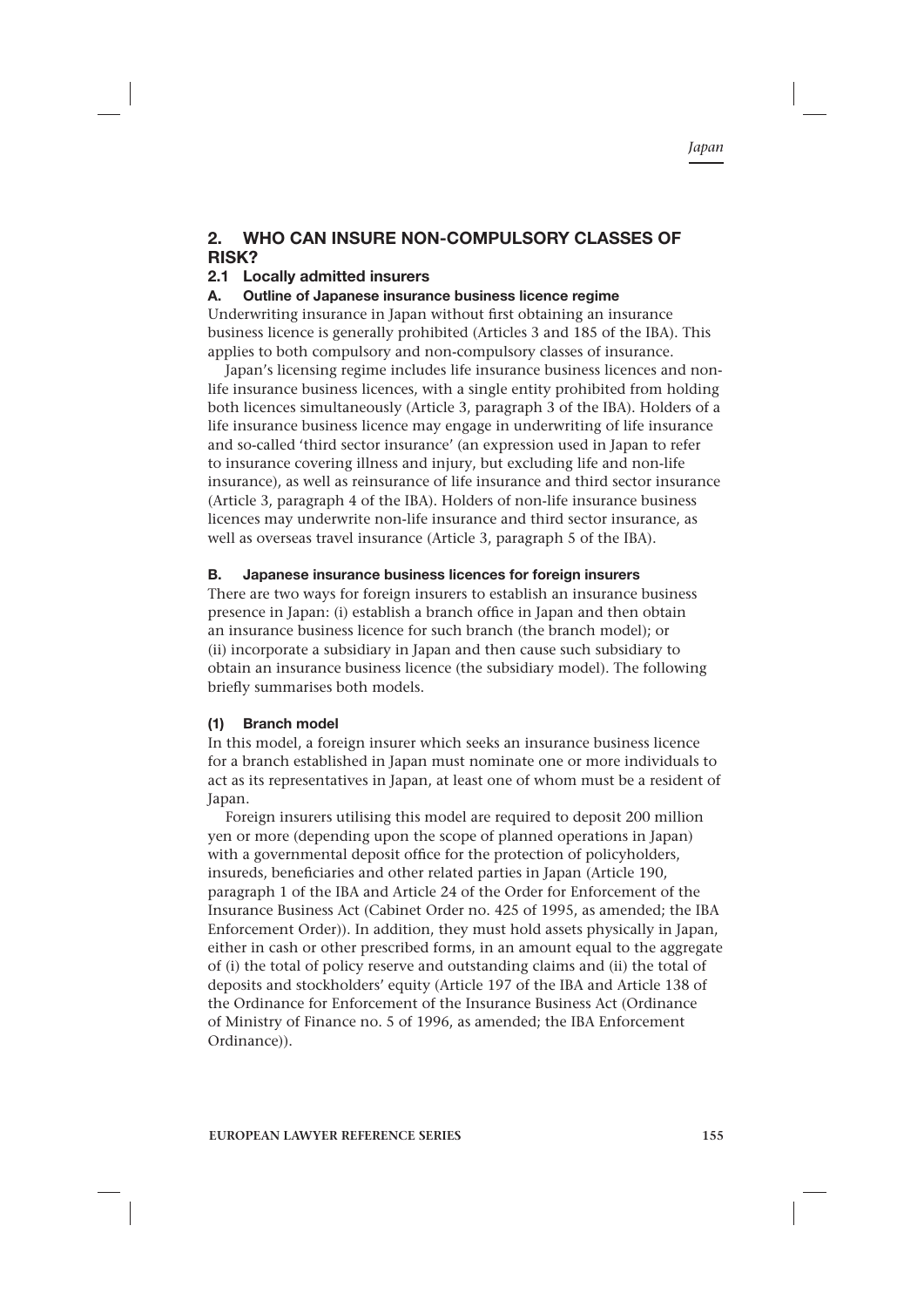# **(2) Subsidiary model**

A foreign insurer may establish a joint-stock corporation (*kabushiki-kaisha*) in Japan and cause it to obtain a Japanese insurance business licence. Such subsidiary is required to have:

- a board of directors:
- a board of corporate auditors (or, if the subsidiary takes the form of a corporation with statutory committees (*iinkai-secchi-kaisha*), a nominating committee, an audit committee and a compensation committee); and
- an independent accounting auditor (Article 5-2 of the IBA). Each of the board of directors and the board of corporate auditors must be composed of three or more members.

Any Japanese corporation that engages in the insurance business is required to have paid-in capital of at least one billion yen (Article 6 of the IBA and Article 2-2 of the IBA Enforcement Order).

# **(3) Application for licence**

In either model, an applicant for an insurance business licence must file an application with the Financial Services Agency (the FSA), accompanied by the following documents:

- a statement of business procedures;
- general terms and conditions for insurance policies; and
- a statement of premium and policy reserve calculations (Articles 4 and 187 of the IBA).

# **2.2 Foreign insurers**

As discussed in section 2.1 above, foreign insurers are in principle required to obtain insurance business licences as a condition to underwriting insurance with respect to Japanese residents or with respect to properties located in Japan. The following classes of insurance are exempted from the licensing requirement (Article 186, paragraph 1 of the IBA, Article 19 of the IBA Enforcement Order and Article 116 of the IBA Enforcement Ordinance):

- reinsurance;
- marine insurance;
- aircraft insurance;
- satellite insurance;
- international cargo insurance; and
- overseas travel insurance.

In addition, foreign insurers may, without insurance business licences, enter into insurance contracts with respect to Japanese residents or properties located in Japan if the relevant policyholder files an application with and obtains approval in advance from the FSA (Article 186, paragraphs 2 and 3 of the IBA).

# **2.3 Excess and surplus lines markets**

We understand that a so-called 'excess and surplus lines market' system may exist in some jurisdictions, under which, if a customer is unable to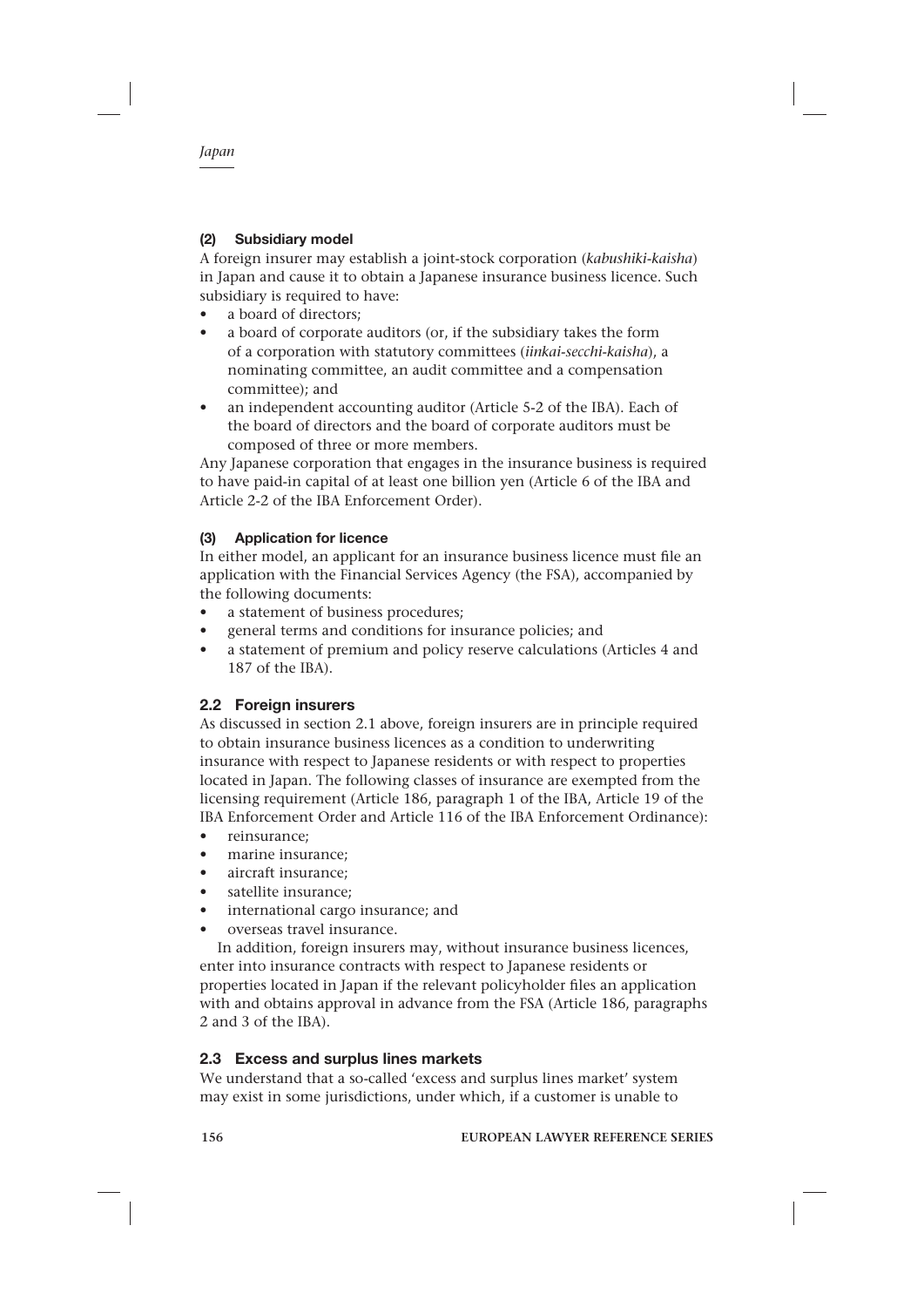find an insurer within its local jurisdiction which offers a particular type of insurance, such customer may purchase insurance of this type from outside the local jurisdiction, even if the relevant insurer is not licensed in such local jurisdiction. There is no equivalent system in Japan; rather, subject to the exceptions mentioned in section 2.2 above, all types of insurance in Japan must be underwritten by a licensed insurer.

# **3. WHICH REINSURERS CAN BE USED?**

### **3.1 Must they be locally admitted?**

As discussed in section 2.2 above, an exemption to the licensing requirements under the IBA applies in respect of reinsurance. Accordingly, foreign reinsurers without insurance business licences may enter into reinsurance contracts with Japanese insurers.

#### **3.2 If not, are security requirements imposed?**

Any foreign reinsurer may enter into a reinsurance contract with Japanese insurers without an insurance business licence, as discussed in section 3.1 above, and the Japanese regulatory regime does not impose any statutory security requirements on foreign reinsurers (whether licensed or not).

As a practical matter, there is a provision that may affect the ability of foreign reinsurers to enter into reinsurance contracts with Japanese insurers. In general, Japanese insurers may deduct a portion of their insurance contracts that have been ceded to reinsurers when calculating the applicable policy reserves for such contracts. If the reinsurer is a foreign reinsurer not licensed in Japan, however, this is permitted only if the reinsurance arrangement does not threaten the operational soundness of the Japanese insurer, taking into account the status of the reinsurer's business and properties (Article 71 of the IBA Enforcement Ordinance).

In this connection, Section II-2-1-4(8) of the 'Comprehensive Guidelines for Supervision of Insurance Companies' promulgated by the FSA (the Guidelines) provides that a reinsurance arrangement with a foreign reinsurer not licensed in Japan will be deemed not threatening to the operational soundness of a Japanese insurer if (i) the reinsurance benefits payable in respect of a single loss are less than 1 per cent of the total assets of the Japanese insurer or (ii) the Japanese insurer has in the past deducted the portion ceded to the relevant foreign reinsurer in calculating its policy reserve based on a previous reinsurance arrangement (unless, in either case, the foreign reinsurer has suspended or is likely to suspend payment of reinsurance benefits generally).

# **4. THE TAXATION OF INSURANCE**

#### **4.1 What taxes are levied on insurance premium?**

The Japanese tax regime does not levy any tax on the payment of insurance premiums, whether by individuals or bodies corporate.

Under the Japanese tax regime, insurance premiums paid by individuals in respect of certain types of social security, life and non-life insurance are deductible to some extent from income for the purpose of calculating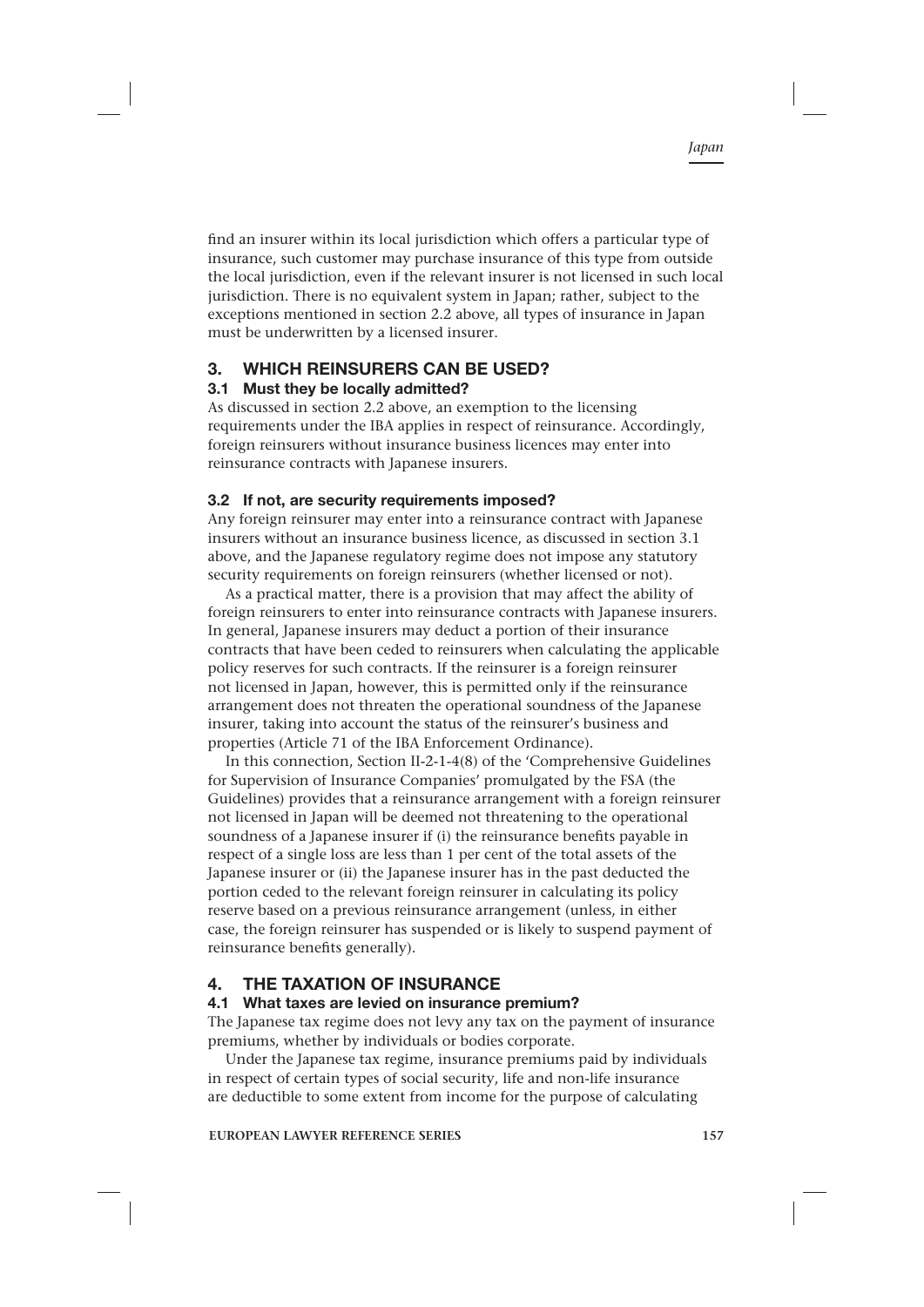national and local income tax. Relevant types of life and non-life insurance include:

- ordinary life insurance;
- nursing care and medical insurance;
- individual annuities; and
- earthquake insurance.

#### **4.2 What exceptions are there?**

N/A.

# **5. INSURANCE REINSURANCE AND CAPITAL MARKETS**

#### **5.1 How is finite reinsurance treated?**

Japanese law in general does not specifically address the concept of finite reinsurance. Use of finite reinsurance mechanisms is theoretically possible under existing Japanese law intended to apply to standard insurance/ reinsurance arrangements, but the effect of such law on finite reinsurance mechanisms is uncertain. A single 2010 ruling by the Tokyo District Court and the affirmation thereof by the Tokyo High Court can be read to imply recognition of finite reinsurance mechanisms as constituting 'insurance' for Japanese law purposes, but these rulings have not to date been subject to further testing or clarification in other precedents.

It should be noted, however, that Japanese law recognises a mechanism known as 'financial reinsurance', which bears some resemblance to finite reinsurance. More specifically, under the IBA, Japanese insurers may deduct a portion of their insurance contracts that have been ceded to reinsurers when calculating the applicable policy reserves for such contracts (subject to the limitations regarding foreign reinsurers not licensed in Japan discussed in section 3.2 above). However, an additional requirement applies in respect of reinsurance under which the insurer is to receive a ceding commission from the reinsurer in an amount calculated based on estimated gain to be derived from the ceded portion of the insurance contract. In such an event, the insurer must treat such ceding commission as (i) a policy reserve in the case of types of reinsurance designated by the Commissioner of the FSA or (ii) a deposit in other cases (Article 71 of the IBA Enforcement Ordinance).

Pursuant to this provision, the Commissioner of the FSA has specified applicable requirements, including the following, with types of reinsurance which satisfy such requirements being defined as 'financial reinsurance':

- all risks in respect of the portion of the insurance contract ceded must be transferred from the insurer to the reinsurer;
- the reinsurer must be licensed to conduct reinsurance business by a Japanese or foreign regulator and be rated 'AA–', 'Aa3' or higher by a qualified rating agency as designated by the Commissioner of the FSA (provided, however, that exemption from this requirement may apply if the reinsurance arrangement does not threaten the operational soundness of the insurer, taking into account the status of the reinsurer's business and properties);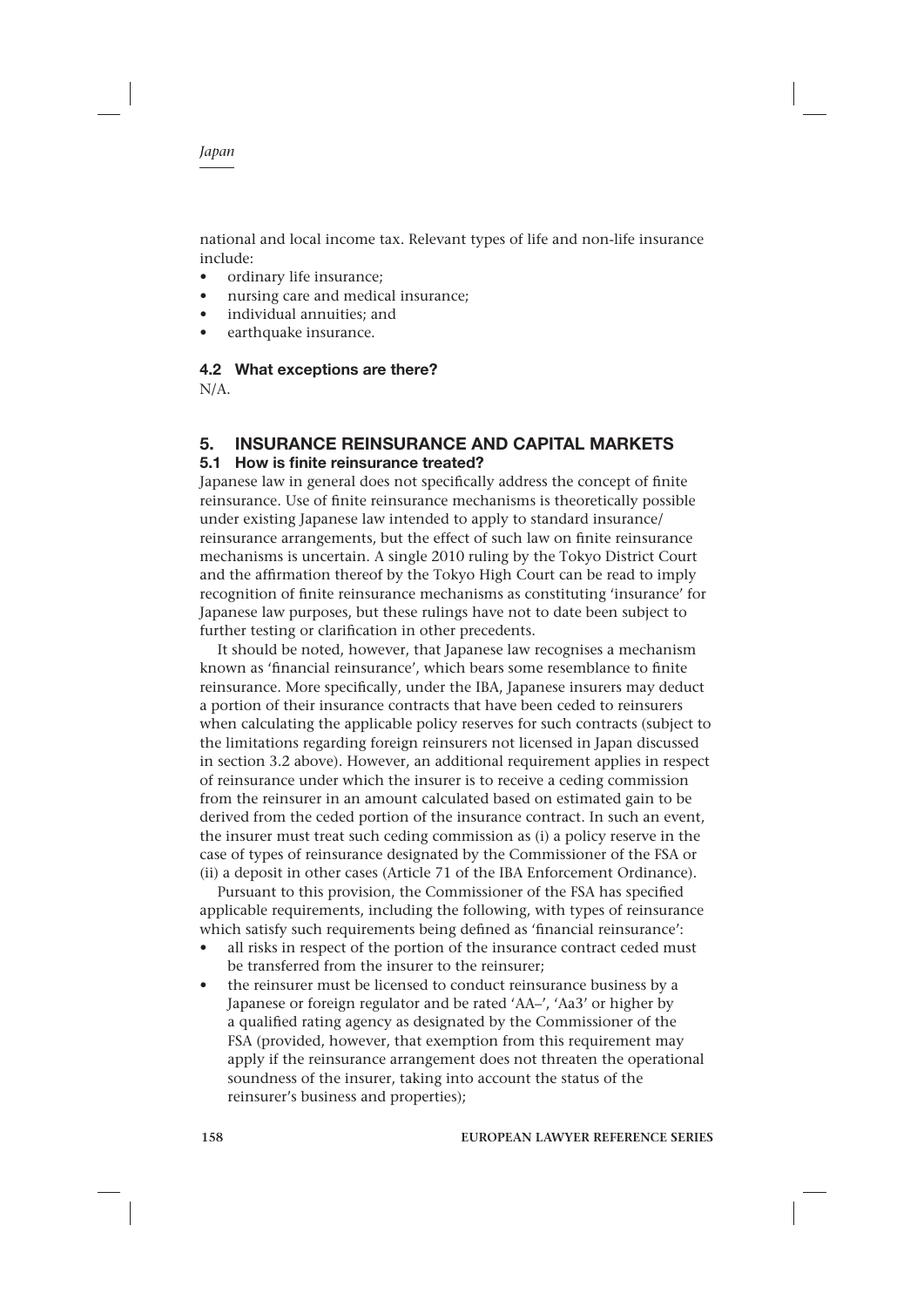- the insurer must receive the ceding commission from the reinsurer in cash;
- the reinsurance arrangement must terminate only when all insurance contracts subject to the reinsurance arrangement have terminated or when the insurer has exercised its right to terminate the reinsurance arrangement; and
- the reinsurer must not be entitled to unilaterally terminate the reinsurance arrangement except where the insurer fails to pay the reinsurance premium.

### **5.1.1 What constitutes risk transfer?**

As noted in section 5.1 above. Japanese law does not specifically address the concept of finite reinsurance, and accordingly the issue of risk transfer in this context also is not expressly addressed.

It is worth noting that ,in the discussions of the Tokyo District Court and the Tokyo High Court in the 2010 precedent mentioned in section 5.1 above, the Tokyo District Court appeared uncertain regarding recognition of payment of premium in an overseas finite reinsurance mechanism as constituting legitimate compensation for an authentic transfer of risk. By contrast, the Tokyo High Court appeared willing to grant such recognition. However, as noted above, these rulings have not to date been subject to further testing or clarification in other precedents.

# **5.2 Derivatives, ILWs and wagering agreements**

#### **A. Derivatives and ILWs**

There is no provision of Japanese law which prohibits entry into either derivatives contracts or transactions or into industry loss warranty (ILW) transactions, both of which are used in the Japanese marketplace. Although there is some scholarly discussion of the issue, in general neither derivatives contracts nor ILW transactions are considered to constitute insurance arrangements as a matter of Japanese law, and accordingly neither of them is subject to the requirement for an insurable interest or the so-called 'nonprofit principle', which apply to non-life insurance contracts (as discussed in section 5.2.1 below).

#### **B. Wagering agreements**

Wagering, or gambling, is prohibited under Article 185 of the Criminal Code (Act no. 45 of 1907, as amended). The Insurance Act (Act no. 56 of 2008, as amended), a special-purpose contract law enacted to regulate various aspects of insurance contracts, incorporates measures to prevent insurance contracts utilised for wagering.

In the case of non-life insurance, the Insurance Act provides for an insurable interest requirement, and insurance contracts are also subject to the so-called 'non-profit principle' (both of which are discussed more specifically in section 5.2.1 below). Both of these are intended to have the effect of preventing the use of insurance contracts for wagering purposes.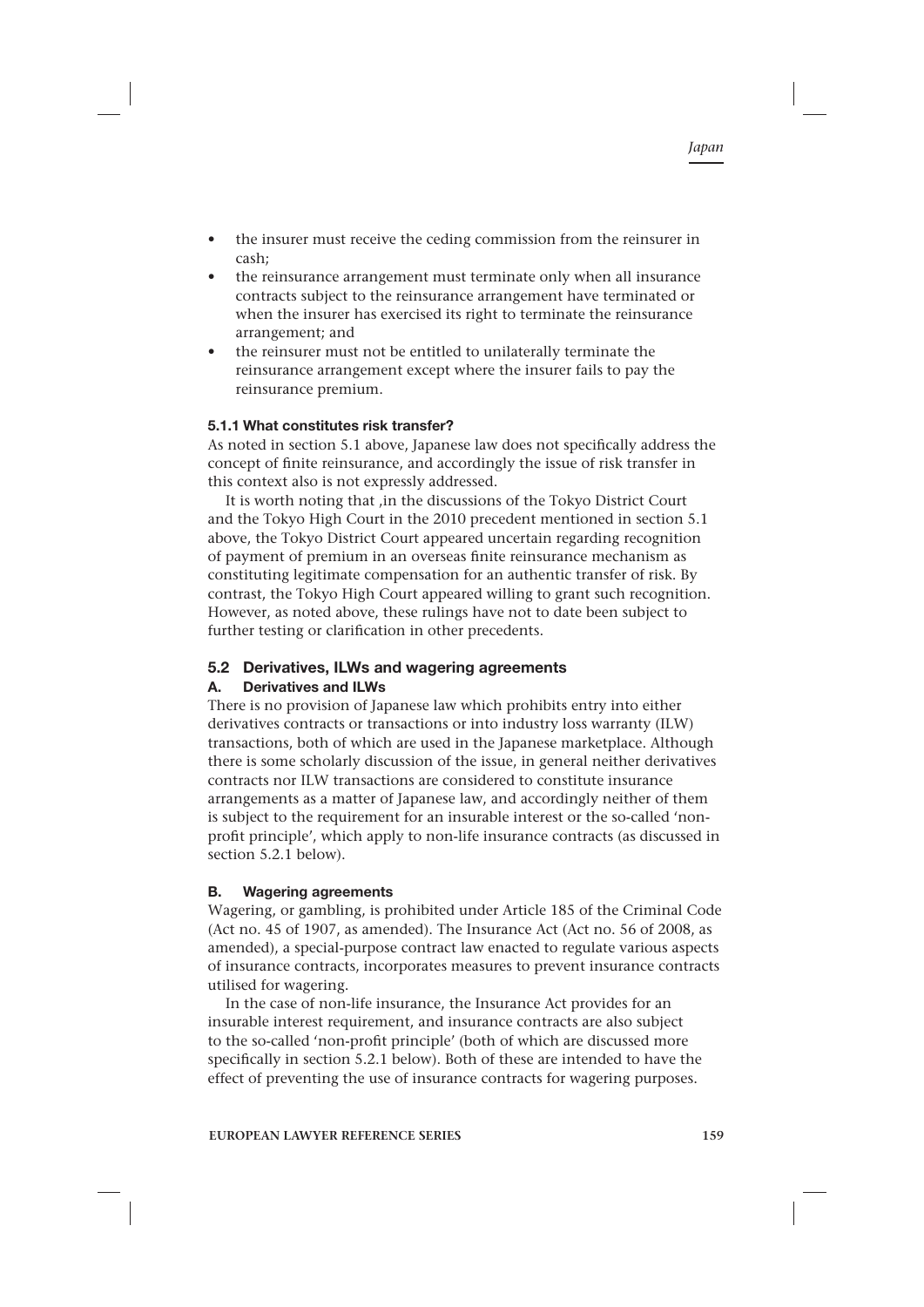In the case of life insurance, the Insurance Act provides that a life insurance contract under which the insured is different from the policyholder will only become effective if the insured consents thereto. This requirement is also intended as a wagering prevention measure.

Wagering agreements and insurance contracts are generally differentiated, aside from the existence of insurable interests, by the general principle of whether they are socially necessary and useful. Derivatives transactions, which do not require an insurable interest, are relatively close to wagering agreements, but these two types of transaction can still be differentiated by the general principle of whether they are socially necessary and useful.

#### **5.2.1 What constitutes insurable interest?**

Under the Insurance Act, an insurance contract is defined as a contract, regardless of title, under which one party undertakes to provide a benefit to the other party in the event of certain occurrences, and such other party undertakes to pay a premium determined on the basis of the likelihood of such occurrences.

This definition indicates that the existence of an insurable interest is not an indispensable factor for all insurance contracts under the Insurance Act. In fact, three categories of insurance contracts are recognised under the Insurance Act: non-life insurance contracts, life insurance contracts and fixed-benefit accident and health insurance contracts. Of these, the existence of an insurable interest is considered to be indispensable only for non-life insurance contracts.

An interest is generally considered to constitute an insurable interest only when such interest satisfies, either expressly or by interpretation, the following requirements:

- the possibility of financial evaluation: any insurable interest must be capable of being evaluated in monetary terms;
- the certainty of existence: an interest that does not exist at the outset of an insurance contract can constitute an insurable interest if such interest will certainly occur thereafter; and
- the legality: no illegal interest may constitute an insurable interest; for example, no one may conclude a non-life insurance contract the insurable interest of which is an interest in smuggled goods, such as narcotics.

In addition to the concept of insurable interests, it is also generally understood that non-life insurance contracts are subject to a non-codified but judicially recognised 'non-profit principle' and that, as a result of application of the non-profit principle, the amount of insurance benefit from a non-life insurance contract must not exceed the amount of loss arising from damage to the insurable interest which is the subject of such contract.

As noted in section 5.2 above, despite some scholarly dispute, neither derivatives contracts nor ILW transactions are considered to constitute insurance arrangements as a matter of Japanese law, and accordingly neither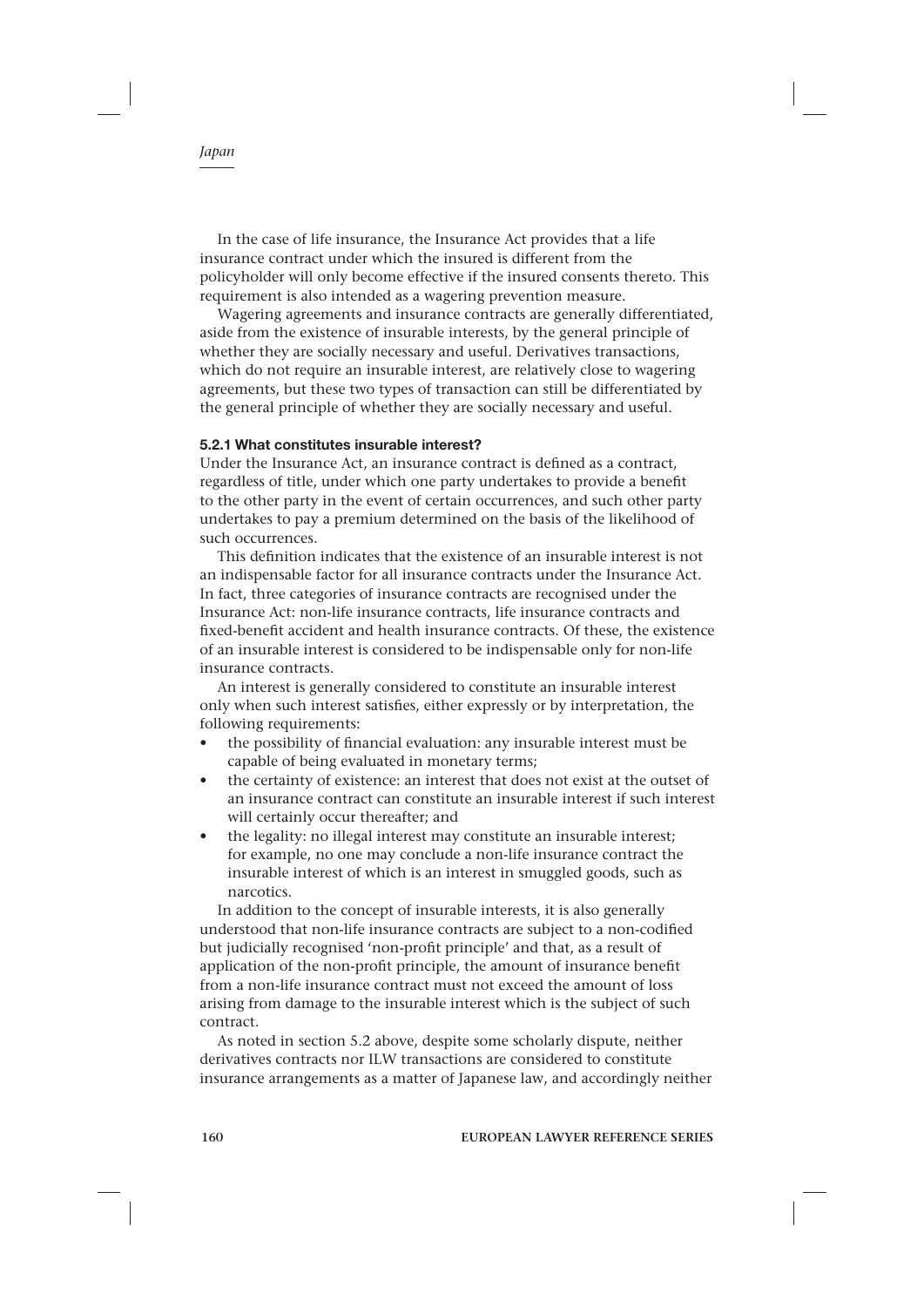of them is subject to the requirement for an insurable interest or the nonprofit principle.

#### **5.3 Side cars and CAT bonds**

### **5.3.1 To what extent are these governed by the law relating to insurance contracts?**

#### **A. Side cars**

So-called 'side car' transactions are typically structured as follows: (i) an insurance company (the sponsor) establishes, together with other investors, an offshore special purpose vehicle (SPV); (ii) the SPV establishes a reinsurance company (the side car); and (iii) the sponsor enters into a reinsurance contract with the side car by which certain insurance contracts underwritten by the sponsor are ceded to the side car.

In this transaction, the contract between the sponsor and the side car, as a standard reinsurance contract, is subject to contract laws such as the Insurance Act, as well as the Commercial Code (Act no. 48 of 1899, as amended) and the Civil Code (Act no. 89 of 1896, as amended), which are general private laws that are broadly applicable to all contracts.

In addition, assuming that the sponsor is a Japanese insurer, side car transactions are regulated by the IBA and other applicable regulatory laws. Among various other requirements under the IBA and related regulations, a Japanese insurer is required to appropriately conduct risk management on a group-wide basis if it cedes insurance contracts to subsidiary insurance companies (section II-2-6-5 of the Guidelines).

The IBA provides for regulations applicable to Japanese insurers, as well as their parent companies and subsidiaries to some extent. For example, the FSA is authorised to require subsidiaries of a Japanese insurer to respond to inquiries and to provide requested information to the extent necessary to the FSA's supervision of the Japanese insurer (Article 128, paragraph 2 of the IBA).

The side car is not required to obtain an insurance business licence under the IBA as long as it is a non-Japanese company (see section 2.2 above).

#### **B. CAT bonds**

CAT bonds, or catastrophe bonds, are typically used in the following manner: (i) an insurance company (the sponsor) establishes an offshore SPV qualified to function as a reinsurance company in its home jurisdiction (the SPV); (ii) the sponsor enters into a reinsurance contract with the SPV by which certain insurance contracts underwritten by the sponsor (having exposure to catastrophe risks) are ceded to the SPV; and (iii) the SPV issues CAT bonds, the terms and conditions of which include provisions to the effect that the SPV will be entitled to redeem such bonds at amounts significantly below face value (and possibly without any payment whatsoever) in the event of a prescribed catastrophe.

CAT bonds are used in situations quite similar to those for side car transactions. Japanese contract and regulatory laws are similarly applicable.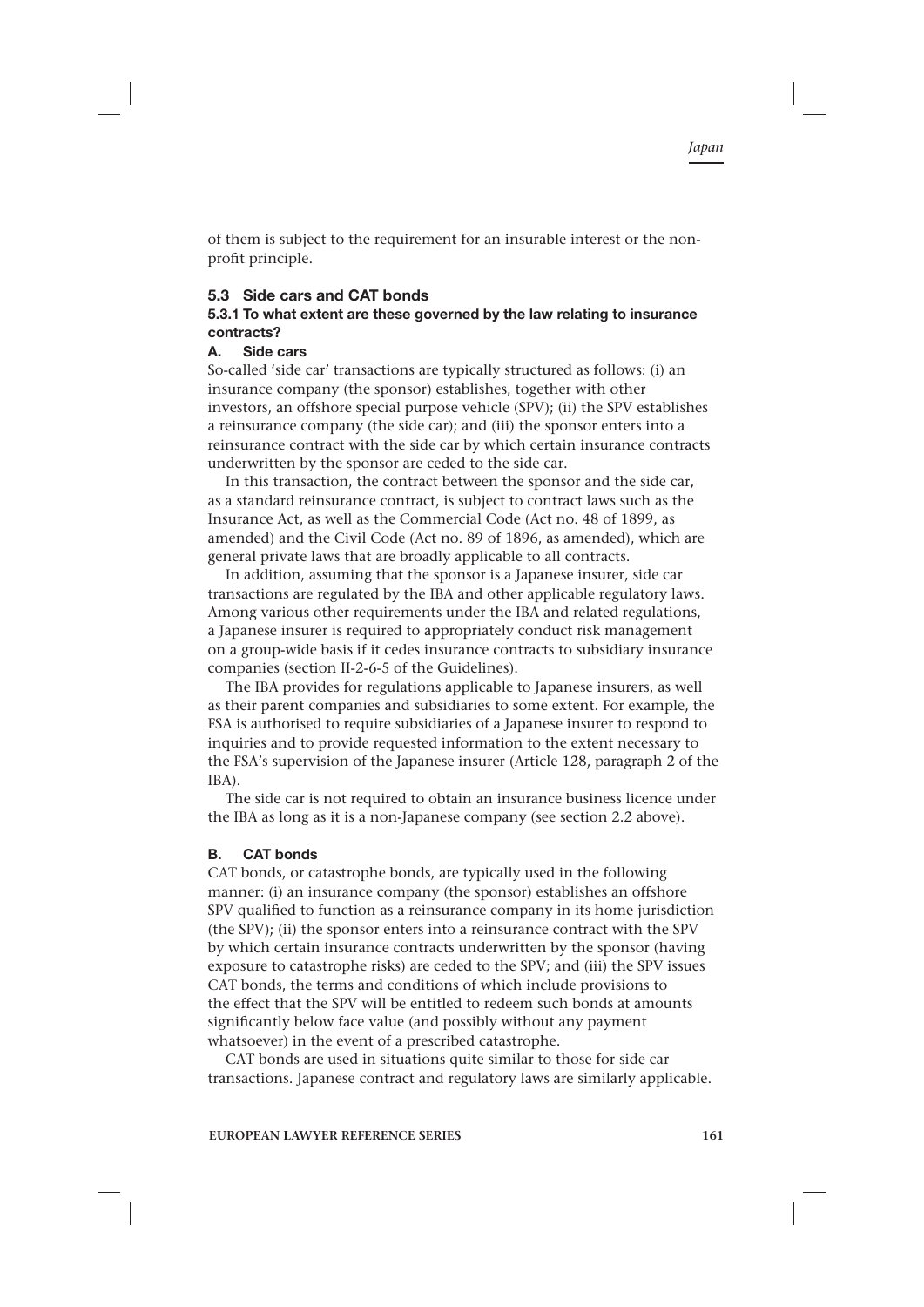### **5.4 Other ILS and ART products**

ILS, or insurance linked securities, generally comprise securitisation products the underlying assets of which relate to certain occurrences that would generally be covered by insurance products. ART, or alternative risk transfer, generally refers to risk transfer or risk management mechanisms that are distinct from traditional insurance products.

While there do not appear to be many Japanese court precedents in which the nature of ILS or ART products (in particular, the difference between them and traditional insurance products) is expressly or impliedly argued, there is a recent precedent that we believe hints at the view taken by Japanese courts on ILS and ART products, as compared to traditional insurance products.

In this precedent, the plaintiff sought payment pursuant to an earthquake derivatives contract entered into with a Japanese non-life insurance company. The relevant contract was designed by the parties to provide for payment of a specified amount only upon occurrence of an earthquake of a specified intensity at a designated location, with the goal of avoiding the standard insurance contract mechanism for payment of proceeds calculated on the basis of actual loss. Despite this, the plaintiff sought payment based on a broad interpretation of the contract's trigger conditions, arguing that, because of the contract's similarity to an insurance arrangement, the benefit of broad construction should be granted to its claim.

In a 2013 judgment, the Sendai High Court discussed in detail the terms and conditions of the contract and in conclusion dismissed the claim, stating that the transaction was in fact a derivatives contract, under which the insurance company was required to make payment only in specified conditions, and was not designed to generally enable recovery of damages suffered by, or otherwise provide a remedy to, the plaintiff. It accordingly rejected the plaintiff's argument in favour of a broad construction of the contract's trigger conditions.

This ruling suggests that Japanese courts (to the extent that they follow the view of the Sendai High Court) may consider ILS and ART products, although similar in concept to insurance products, to constitute standard, contract-based arrangements rather than genuine insurance products. As a result, ILS and ART products may be considered less eligible for extraordinary consumer protection than such genuine insurance products. It should be noted, however, that the Sendai High Court decision has not to date been subject to further testing or clarification in other precedents.

# **6. COMMISSIONS**

### **6.1 What commissions and brokerages are permissible? What disclosure of commissions is required?**

#### **A. Introduction**

The IBA prohibits all persons other than the following from acting as agents or intermediaries with respect to entry into insurance contracts (Article 275 of the IBA):

- (a) officers and employees of insurance companies;
- (b) insurance agents;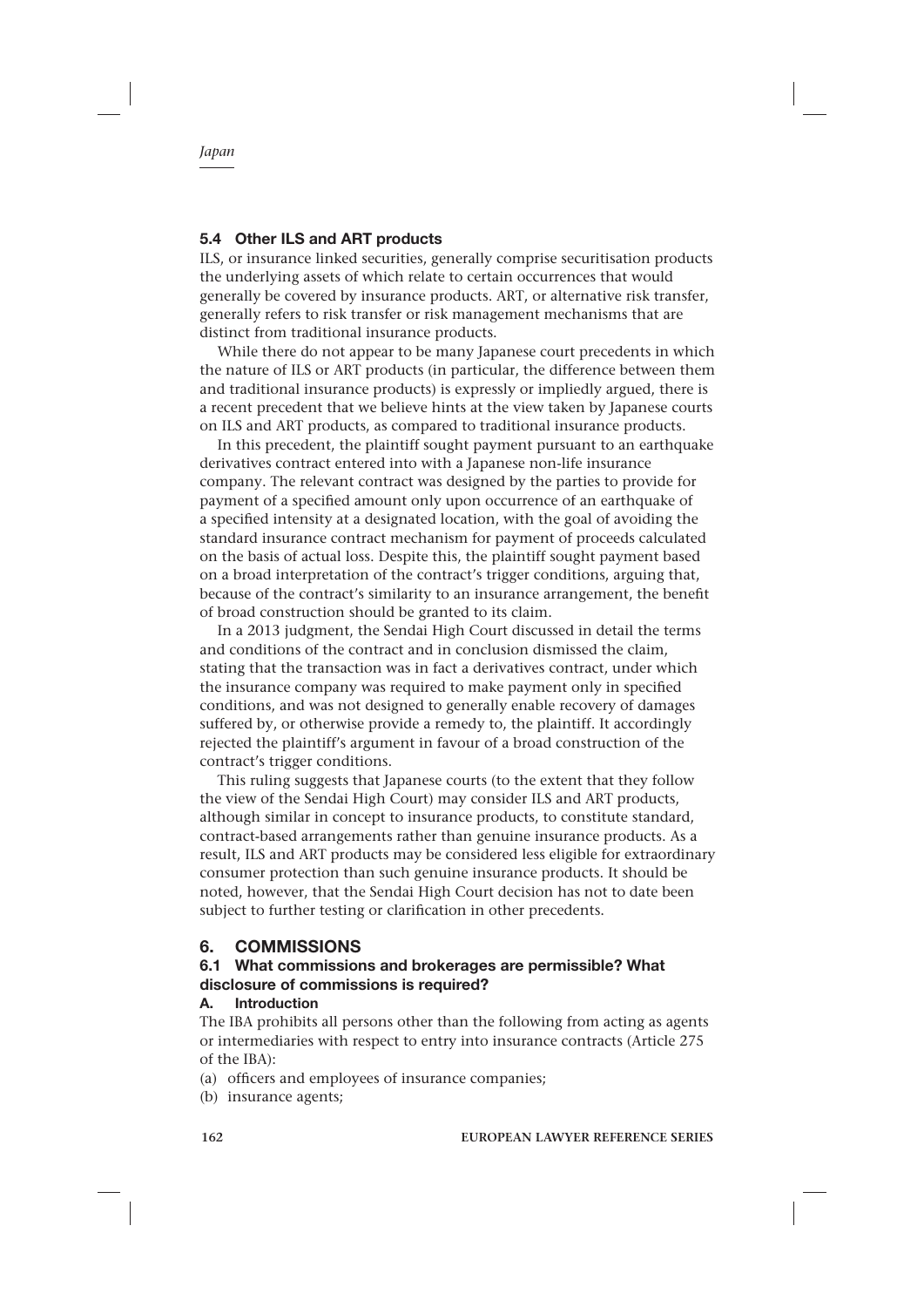- (c) officers and employees of insurance agents;
- (d) insurance brokers; and
- (e) officers and employees of insurance brokers.

A person falling within categories (a)–(c) may act as an agent or intermediary for specific insurance companies to which such person belongs or for which such person acts as an agent, while a person falling within categories (d) and (e) may act independently from any specific insurance companies.

A person falling within categories (b)–(e) may act on a commission or brokerage basis, as discussed in the following sections.

#### **B. Insurance agents**

An insurance agent receives commissions from insurance companies in consideration for acting as an agent or intermediary for them. Such commissions are generally calculated based on the insurance premium amounts paid by policyholders. In general, no other commissions (eg those for claims handling services) are payable by insurance companies or policyholders.

Insurance agents are not required to disclose publicly or to policyholders the amounts of their commissions or the rate used for calculation thereof.

#### **C. Insurance brokers**

An insurance broker receives commissions in consideration for acting as an intermediary for conclusion of insurance contracts. Such commissions are generally calculated based on insurance premium amounts and must be paid by insurance companies; insurance brokers may receive no such commissions from policyholders (section V-4-4(1) of the Guidelines).

Insurance brokers may receive commissions from policyholders for other services, provided that the insurance brokers disclose the details of such commissions to the policyholders. Such commissions are subject to the policyholders' prior consent (section V-4-4(2) of the Guidelines).

Insurance brokers are required to submit an annual business report to the competent Local Finance Bureau setting forth, among others, the aggregate amount of intermediary commissions received from life insurance intermediary, non-life insurance intermediary and small amount and shortterm insurance intermediary activities (Article 304 of the IBA and Article 238 of the IBA Enforcement Ordinance). Additionally, insurance brokers are required to disclose to policyholders, upon request, amounts of commission to be received regarding contemplated insurance contracts, the names of major insurers for which such insurance brokers act as intermediaries and the percentages of aggregate commissions received from each such major insurer (Article 297 of the IBA and Article 231, item 1 of the IBA Enforcement Ordinance). For the purpose of this requirement, the term 'major insurers' has a somewhat flexible meaning, but generally refers to the four largest insurers in terms of the amount of commissions received by the insurance broker in its two most recent fiscal years (section V-5-1 of the Guidelines).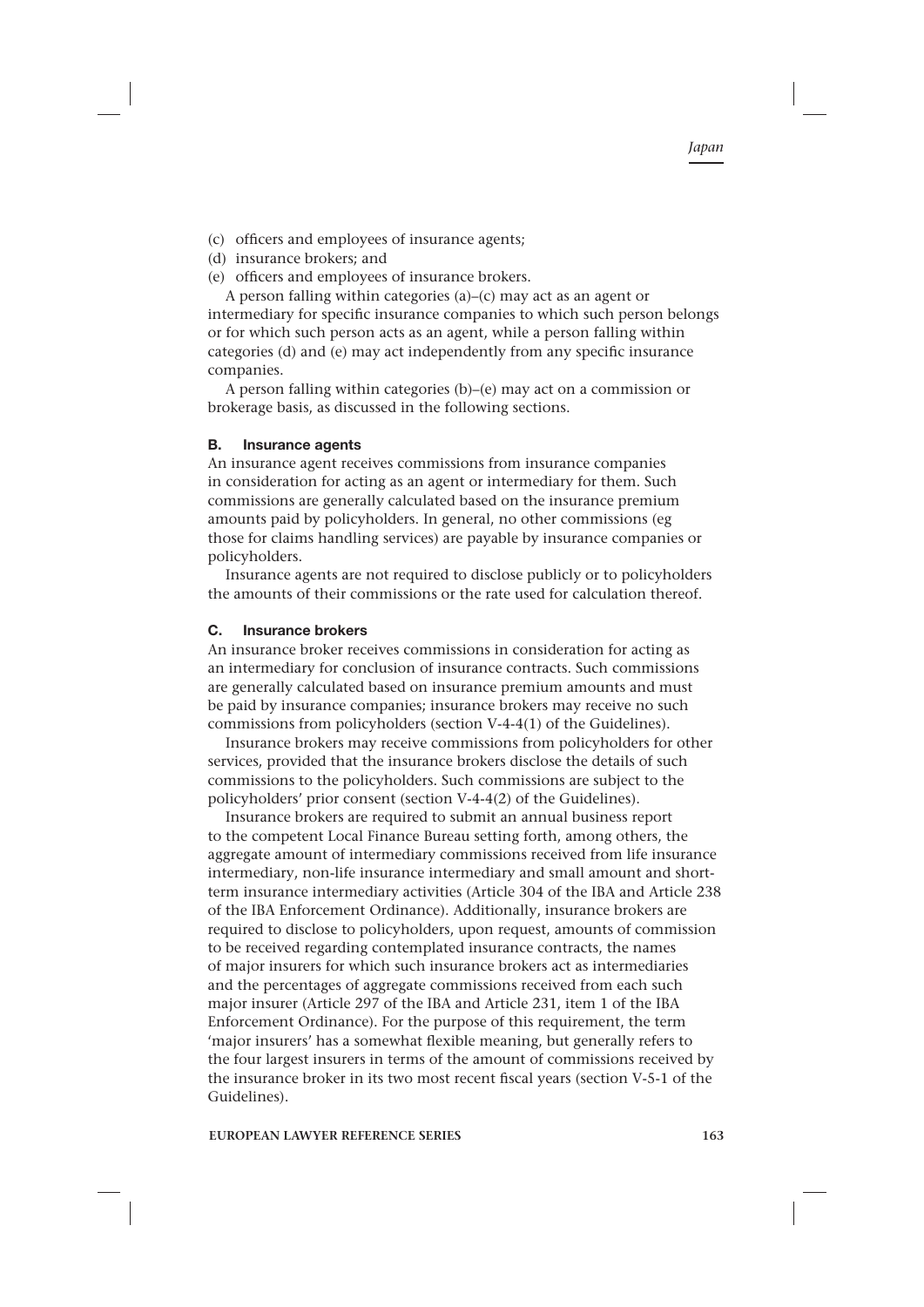# **7. HOW ARE AGENTS (BROKERS AND UNDERWRITING AGENTS AND THIRD PARTY CLAIMS ADMINISTRATORS) REGULATED?**

# **A. Insurance brokers**

To commence business as an insurance broker, the candidate must file an application for registration and be registered with the competent Local Finance Bureau (Article 287 of the IBA and Article 218 of the IBA Enforcement Ordinance). Any officer or employee may engage in insurance intermediary activities by first filing a notification of name and date of birth with the competent Local Finance Bureau (Article 302 of the IBA).

An insurance broker is additionally required to post a deposit of not less than 40 million yen with a governmental deposit office (Article 291 of the IBA and Article 41 of the IBA Enforcement Order). The required amount of deposit is expected to be reduced to 20 million yen in the near future in light of a report dated 7 June 2013 entitled 'New Insurance Products/Services and Solicitation Rules' by the Working Group on the Provision of Insurance Products/Services of the Financial System Council. (The Financial System Council is an advisory body belonging to the FSA.)

In addition to such reduction, various other changes are expected based on the report, including various amendments to the IBA which were approved by the Japanese Diet in May 2014 and will take effect within two years thereafter. Under the IBA as so amended (the Amended IBA), insurance brokers, as well as insurance agents and other categories of insurance sales forces, will be required to take necessary measures to ensure appropriate and sound insurance sales operations, including explanations to customers of important matters and appropriate handling of customer information (Article 294-3 of the Amended IBA).

Under the IBA as currently in effect and other applicable laws, insurance brokers are subject to various requirements regarding their insurance intermediary activities, including:

- indication of name, address, power and authority, and certain other information, when intermediating insurance contracts (Article 296 of the IBA);
- disclosure of commission amounts and related information upon request from customers (Article 297 of the IBA);
- preparation and delivery of closing documents when intermediated insurance contracts are concluded (Article 298 of the IBA and Article 546 of the Commercial Code);
- preparation and retention of business records (Article 547 of the Commercial Code);
- fiduciary duty in intermediating insurance contracts (Article 299 of the IBA);
- restrictions on intermediating insurance contracts if the policyholder or insured is the insurance broker itself or his or her employer (each, a 'selfinsurance contract') (Article 295 of the IBA); and
- making available an alternative dispute resolution mechanism for customer use.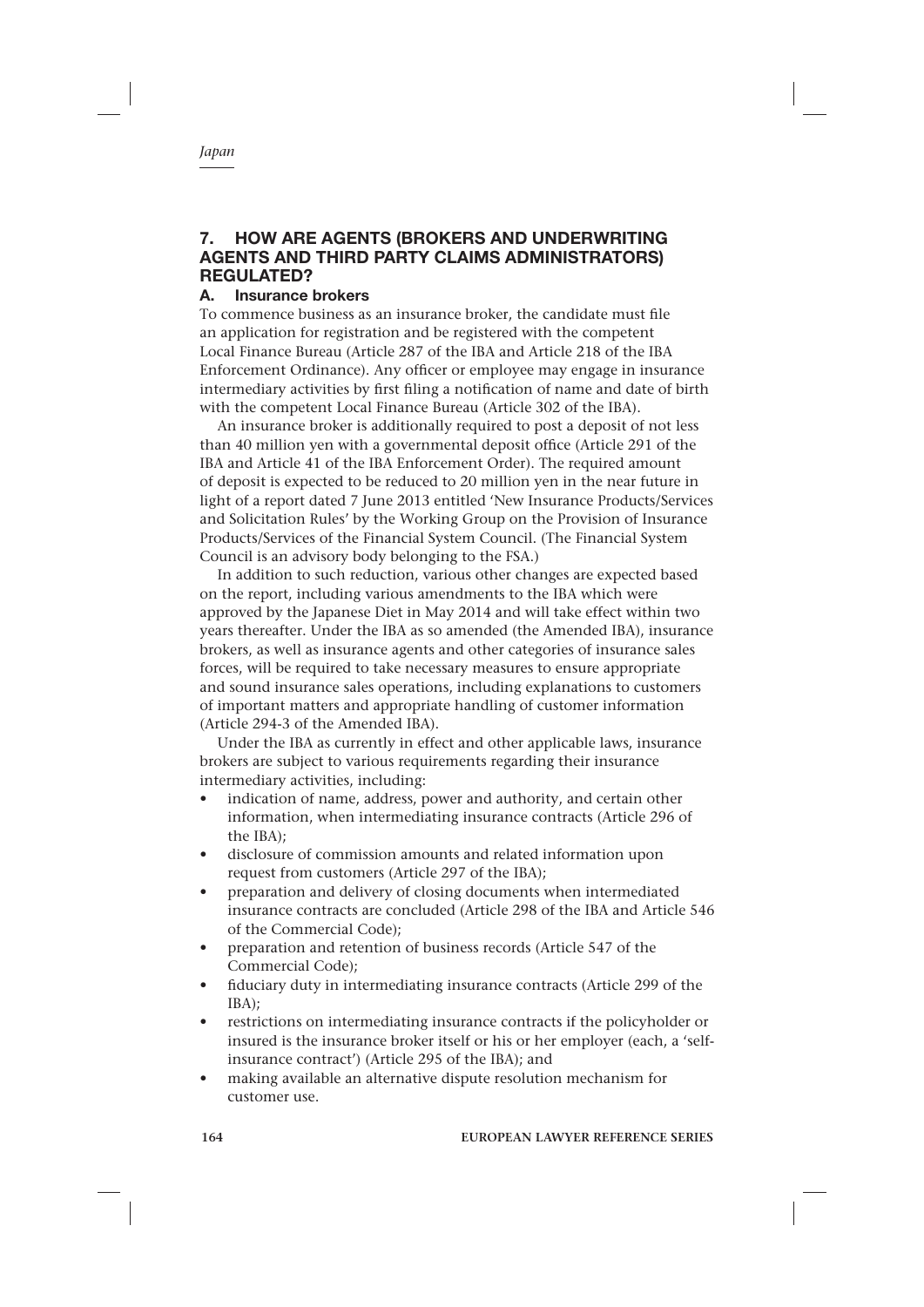#### **B. Other categories of sales forces**

As discussed in section 6.1.A above, officers and employees of insurance companies, insurance agents, and officers and employees of insurance agents may engage in insurance sales activities. Among these, officers and employees of life insurance companies, life insurance agents, officers and employees of life insurance agents, and non-life insurance agents must all file applications for registration and be registered with the competent Local Finance Bureau (Article 277 of the IBA and Article 213 of the IBA Enforcement Ordinance).

Officers and employees of non-life insurance agents are merely required to file notifications of their names and dates of birth with the competent Local Finance Bureau, while officers and employees of non-life insurance companies are not required to be registered or to file notifications (Article 302 of the IBA).

Insurance sales forces (other than insurance brokers and their officers and employees) are subject to various regulations regarding their sales activities, including a requirement to inform customers of:

- their names:
- the name of the insurance company for which they act; and
- whether they act as agents or intermediaries (Article 294 of the IBA and Article 272-2 of the IBA Enforcement Ordinance).

Non-life insurance agents are prohibited from participation in sales of self-insurance contracts if the amount of premiums therefor exceeds half of the aggregate premiums for all insurance contracts sold by such agent (Article 295 of the IBA). A life insurance sales force is prohibited under industry-level self-regulation from sale of self-insurance contracts if the premiums therefor are effectively discounted or refunded.

#### **C. Common regulations**

All categories of insurance sales forces are subject to various requirements, including the obligation to provide information regarding important terms and conditions of insurance contracts, prohibition of provision of special benefit to policyholders and prohibition of solicitation by offering of conclusive judgment (Article 300 of the IBA).

#### **D. Claims administration**

It is generally understood in Japan that determination of amounts of insurance proceeds actually payable upon the occurrence of insured events is a core business of insurance companies, and may not be outsourced to third parties. As a result, Japanese insurance companies do not comprehensively outsource claims administration procedures. Partial outsourcing to third parties which provide ancillary services, such as damage investigation, does exist.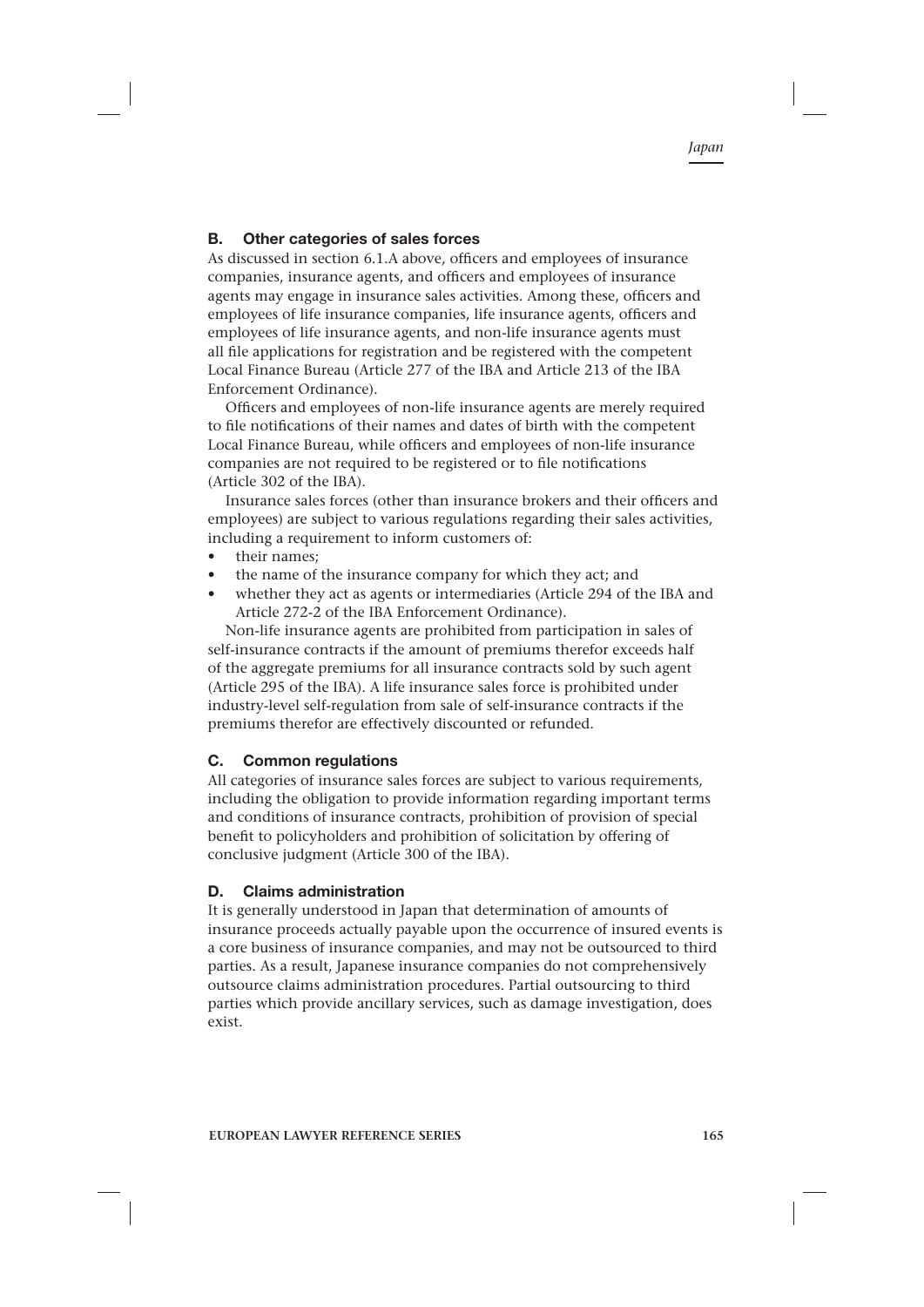# **8. IS TAKAFUL POSSIBLE?**

Takaful refers to certain insurance products which conform to Muslim principles. The Japanese insurance regime has no specific regulations intended to regulate insurance products falling within takaful.

Accordingly, marketing of any insurance product that is takaful will be subject to approval of general terms and conditions, a statement of business procedures, and a statement of premium and policy reserve calculations as generally required under the IBA, which will be scrutinised by the FSA in line with its general practice for insurance products marketed in Japan.

# **9. WHAT SCOPE IS THERE FOR MICROINSURANCE?**

The Japanese insurance regime has no specific regulations addressing 'microinsurance', a general term for certain insurance products targeting lower-income households. Accordingly, insurance products purporting to constitute microinsurance will be subject to approval under the IBA as currently in effect.

In a category somewhat resembling microinsurance, relatively small-sized insurance products with terms of up to one year (or two years in the case of non-life insurance products) and with insured amounts of up to 10 million yen (or less for certain classes) may be sold under a simplified licensing system called the small amount and short-term insurance system (Articles 272–274 of the IBA).

The IBA also expressly waives the licensing requirement for certain insurance programmes, including those operated by local governments for their residents and those offered within companies, labour unions, schools or certain other closed communities (Article 2 of the IBA).

Moreover, a contractual mechanism exists in Japan with some resemblance to insurance contracts, in which a group is formed, collects small, uniform payments from all members and then makes payments of congratulatory or condolence money to members upon the occurrence of specified events and in specified amounts. Such mechanism, if individual payments do not exceed 100,000 yen, is considered not to be subject to the IBA's licensing requirement.

#### **10. EXIT SOLUTIONS – WHAT SOLUTIONS ARE AVAILABLE AND HOW DO THEY OPERATE? HOW ARE FOREIGN SOLUTIONS RECOGNISED? 10.1 Portfolio transfer**

We understand that in some jurisdictions cession of blocks of insurance policies is sometimes used to effectively 'close the books' on such policies from the perspective of the ceding insurance company, therefore constituting a form of portfolio transfer. In line with this, it is generally possible under Japanese law for an insurance company to cede a block of insurance contracts to a reinsurer and thereby transfer financial risk with respect thereto.

We understand, however, that in some jurisdictions the reinsurer, in addition to assuming the relevant financial risk, may also assume sole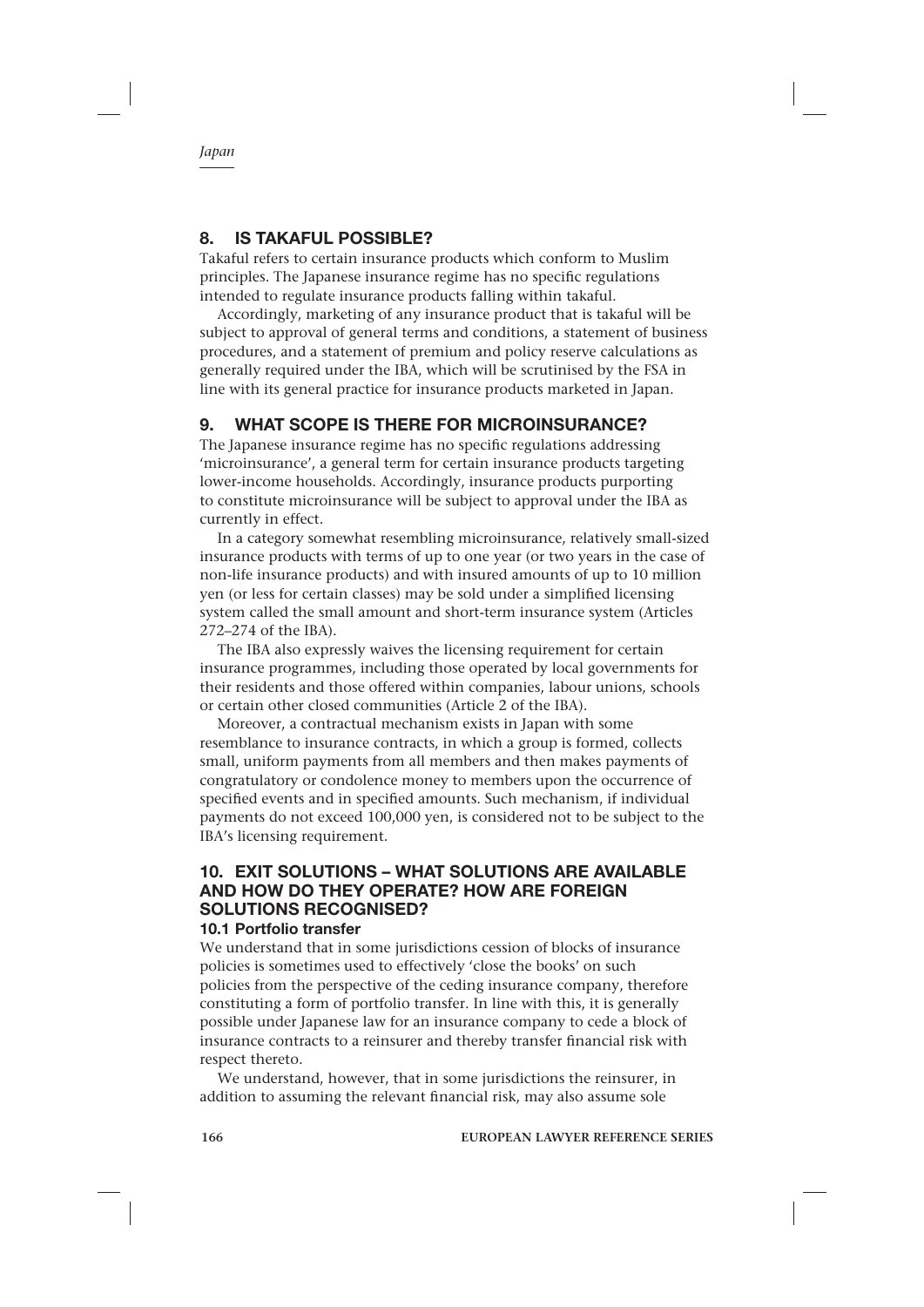responsibility for management of the portfolio following cession. In Japan, the ceding insurance company generally retains the management responsibility for such portfolio.

#### **10.2 Statutory portfolio transfer**

#### **A. Overview**

The IBA provides a portfolio transfer mechanism for licensed Japanese insurance companies to transfer insurance contracts to other licensed Japanese insurance companies (Articles 135–141 of the IBA). Under this mechanism, the transferring company may, upon mutual agreement with the transferee company, comprehensively transfer all (but not some only) of its insurance contracts for which it has calculated policy reserve on the same basis. By contrast, it is generally understood (although subject to argument among legal scholars) that transfer of individual insurance contracts is prohibited by the IBA notwithstanding agreement by all relevant parties.

It is also generally understood that an insurance company transferring its business, in whole or in part, to another company by way of business transfer must also observe the provisions of the IBA covering portfolio transfer, if insurance contracts will be transferred through such business transfer.

#### **B. Procedures**

The procedures for a statutory portfolio transfer under the IBA are as outlined below.

- (a) The transferring company makes available for shareholder and policyholder inspection the transfer agreement and the balance sheets of both the transferor and transferee (Article 136-2 of the IBA).
- (b) The transferor and the transferee obtain approval of transfer from their respective general shareholders' meetings (Article 136 of the IBA).
- (c) The transferor gives public notice, with an objection period of one month or more, summarising the transfer agreement and the balance sheets of the transferor and transferee (Article 137, paragraphs 1 and 2 of the IBA).
- (d) The transferor and transferee file an application for approval with the FSA, and obtain such approval (Article 139 of the IBA).
- (e) The transferor gives public notice of the implementation of the transfer and certain other matters (Article 140 of the IBA).

If the number and the aggregate amount of receivables held by policyholders who lodge objections exceeds one-tenth (one-fifth, if the portfolio transfer will transfer all insurance contracts) of the number and aggregate amount of receivables held by all policyholders, then the contemplated portfolio transfer may not proceed (Article 137, paragraph 3 of the IBA).

Otherwise, all policyholders will be deemed to have approved the portfolio transfer – provided, however, that, with respect to any policyholders who lodge objections and demand termination of their insurance contracts upon implementation of the transfer, the relevant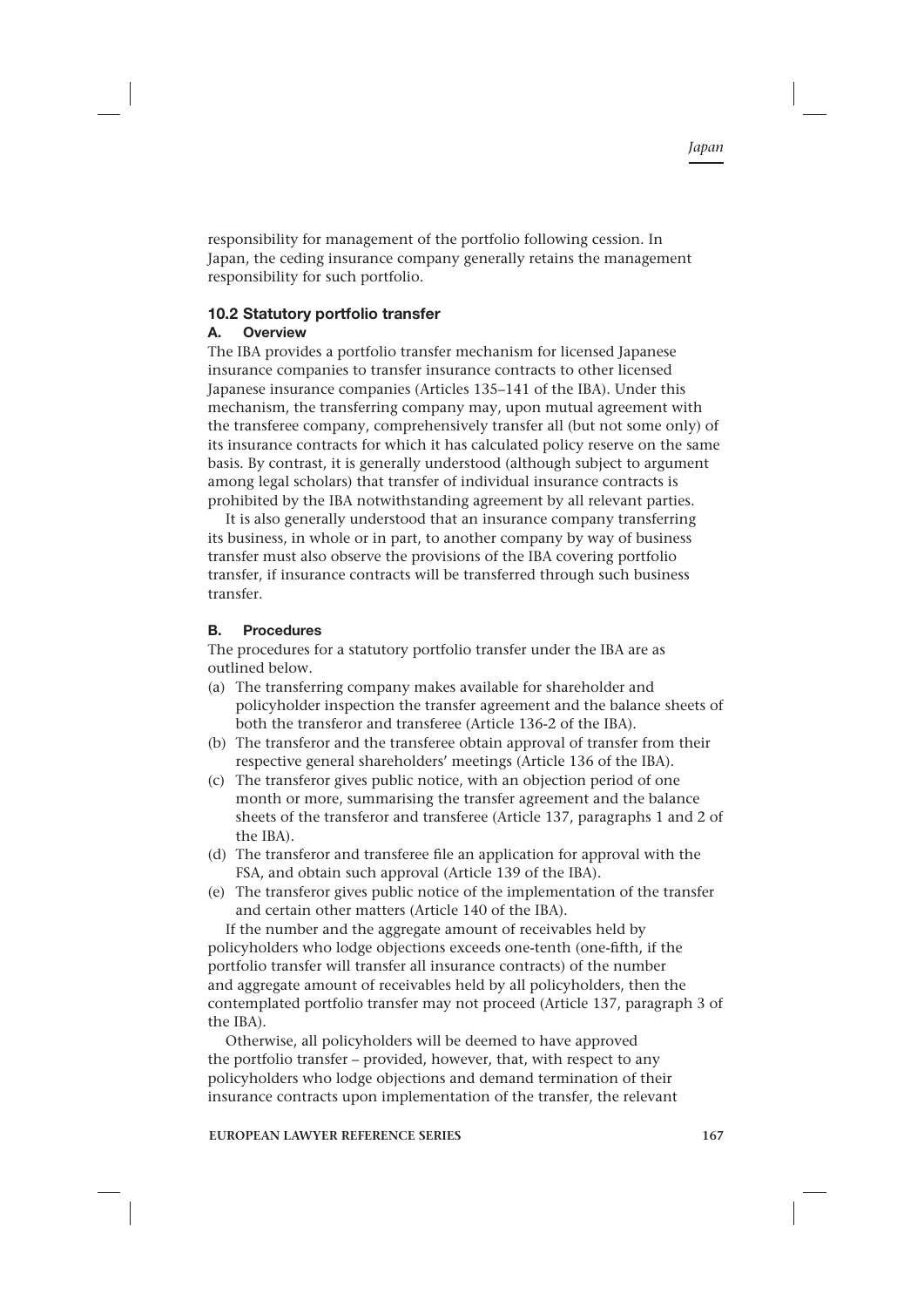insurance contracts shall be terminated and refunds paid (Article 137, paragraphs 4 and 5 of the IBA).

#### **10.3 Novation**

Novation is a contract transfer mechanism under which an individual contract is transferred based on a three-way agreement between the transferor, the transferee and the remaining party. As discussed in section 10.2.A above, it is generally understood in Japan that transfer of insurance contracts must be implemented through the statutory portfolio transfer mechanism, and transfer of individual insurance contracts is prohibited, notwithstanding the agreement of all relevant parties.

This understanding is rationalised by, among others, a principle espousing equality of treatment among policyholders. Based on this principle, if any potential inequality exists, a transfer mechanism in which individual insurance contracts are transferred based on the relevant parties' agreement (such as novation) will not be available to Japanese insurance companies.

#### **10.4 Commutation**

In the context of reinsurance, commutation is generally understood to mean a mechanism in which a reinsurance contract is terminated based on an agreement between the reinsurer and the reinsured, with outstanding receivables and payables between them, as well as liabilities for the remaining period, settled. There appears to be no particular obstacle to this mechanism under Japanese law, and Japanese insurance companies may utilise this mechanism.

Regarding insurance contracts between insurance companies and customers, Japanese insurers as a matter of practice generally accept customer requests for early termination of insurance contracts, with any premiums already paid in respect of the remaining period refunded in such circumstances. No other commutation-like mechanisms are observed in the Japanese insurance market.

#### **10.5 Policy buy-back**

Policy buy-back generally refers to insurance contract termination where negotiations are initiated by the insurer. As indicated in the second paragraph of section 10.4 above, no such mechanisms are generally used in the Japanese insurance market.

#### **10.6 Solvent scheme**

'Solvent scheme' appears to refer to a mechanism utilised in other jurisdictions in which a company negotiates with a large number of creditors and a compromise reached among them is further reviewed by the courts. There is no similar mechanism under the IBA, and it is generally understood in Japan that transfers of insurance contracts must take the form of a statutory portfolio transfer, as discussed in section 10.2 above.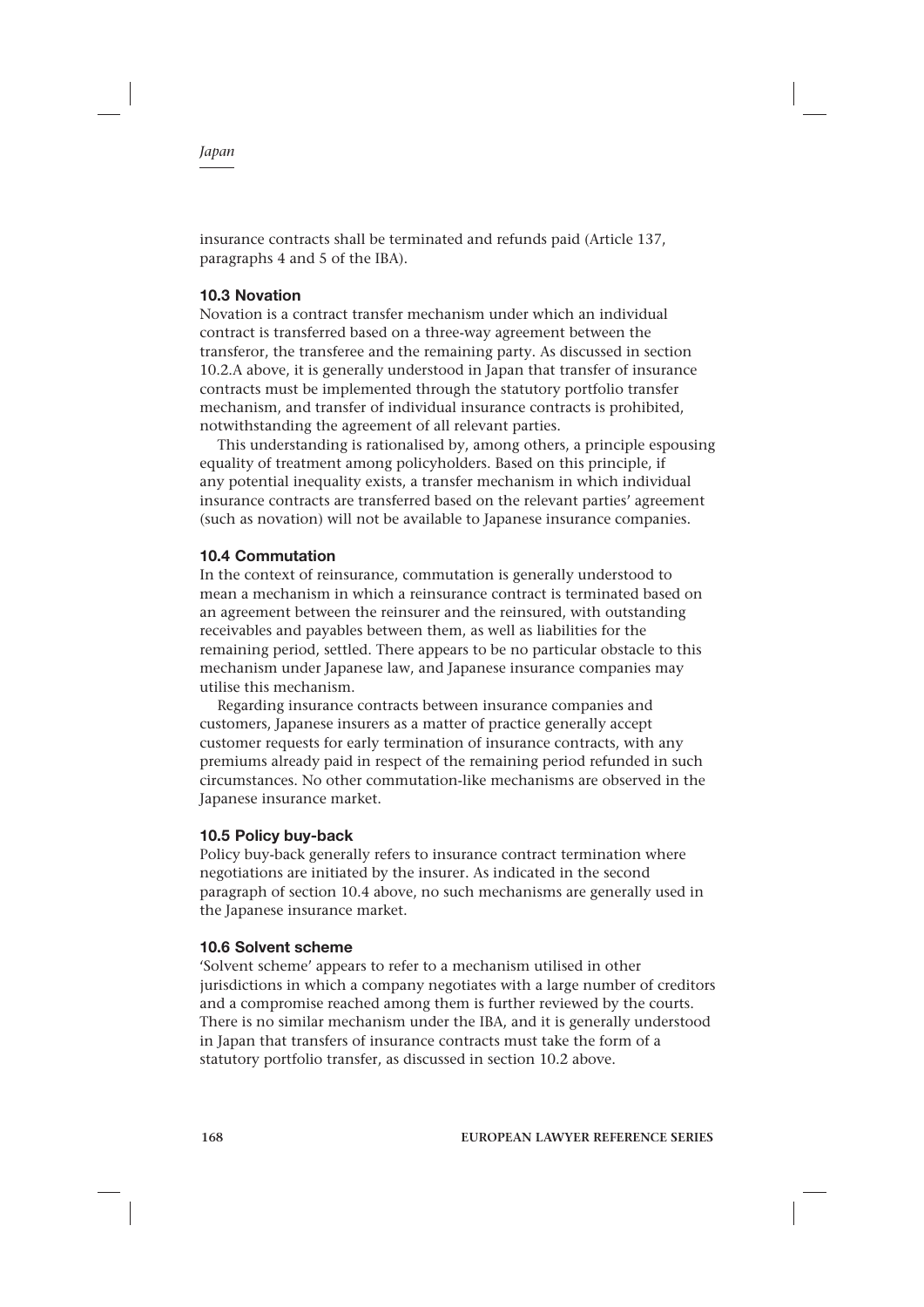### **10.7 Assignment**

'Assignment' appears to refer to a mechanism utilised in other jurisdictions to transfer the rights of a party to an insurance contract, and a similar mechanism is available in Japan. In particular, assignment is typically used in Japan to enable an insured to grant a pledge on an insurance benefit to a third party creditor, with the right of claim over such benefit transferred from the insured to the creditor. Obviously, this is not useable as an exit solution for insurance companies.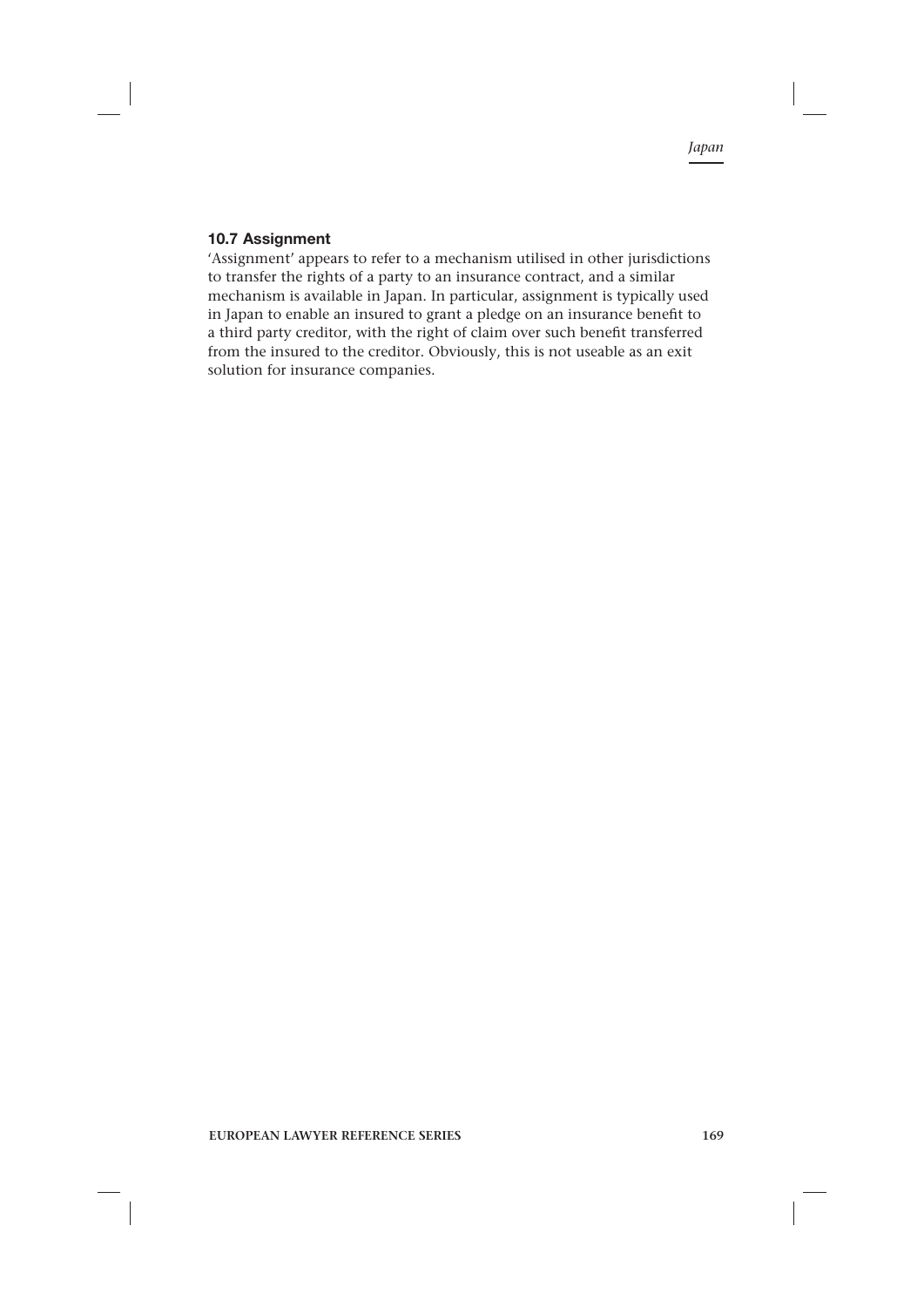# Contact details

# **GENERAL EDITOR**

Clive O'Connell Goldberg Segalla Global LLP 1st Floor, 65 Leadenhall Street London EC3A 2AD T: +44 20 3371 5460 F: +44 20 3371 5451 E: coconnell@goldbergsegalla.com W: www.goldbergsegalla.com

# **BERMUDA**

Rod Attride-Stirling, Neil Horner & Kim Willey ASW Law Limited Crawford House 50 Cedar Avenue Hamilton HM11 Bermuda  $T: +14412956500$ F: +1 441 295 6566

- E: Rod.Attride-Stirling@aswlaw.com Neil.Horner@aswlaw.com Kim.Willey@aswlaw.com W: www.aswlaw.com
- 

# **BRAZIL**

Marta Viegas TozziniFreire Advogados Rua Borges Lagoa, 1328 São Paulo, SP, 04038-904 T: +55 11 5086 5233 F: +55 11 5086 5555 E: mviegas@tozzinifreire.com.br W: www.tozzinifreire.com.br

# **CANADA**

Jeffrey S Graham & Crawford W Spratt Borden Ladner Gervais LLP Scotia Plaza, 40 King Street W Toronto, ON, M5H 3Y4 T: +1 416 367 6174 (JSG direct) +1 416 367 6318 (CWS direct)

- F: +1 416 361 7377 +1 417 361 7305
- E: jgraham@blg.com cspratt@blg.com

# **CAYMAN ISLANDS**

John Dykstra & Abraham Thoppil Maples and Calder PO Box 309, Ugland House South Church Street George Town Grand Cayman KY1-1104 T: +1 345 949 8066 +1 345 814 5530 (JD direct) +1 345 814 5366 (AT direct) F: +1 345 949 8080 E: john.dykstra@maplesandcalder.

 com abraham.thoppil@

maplesandcalder.com

# W: www.maplesandcalder.com

# **CHILE**

Alejandro Acuña & Emilio Sahurie Acuña, Sahurie, Hoetz & Cifuentes Av Américo Vespucio Sur 80 2nd Floor

Las Condes

Santiago

- T: +56 2 2206 4337
- E: a.acuna@acuna-sahurie.com e.sahurie@acuna-sahurie.com
- W: www.acuna-sahurie.ccom

# **CHINA**

Zhan Hao AnJie Law Firm 26/F, Tower D, Central International Trade Center 6A Jianguomenwai Avenue Chaoyang District Beijing 100022 T: +86 10 8567 5988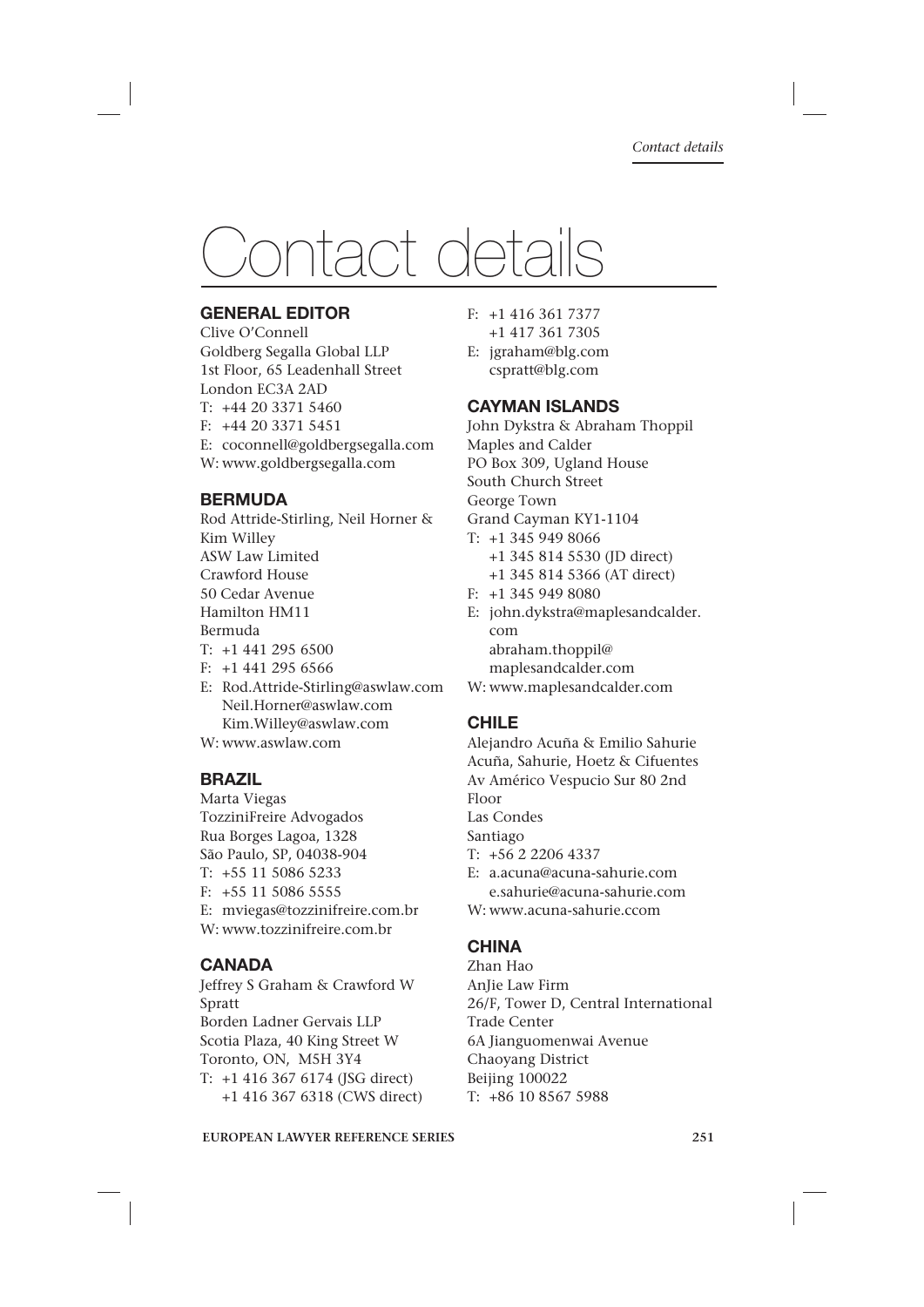+86 10 8567 5966 (direct) F: +86 10 8567 5999 E: zhanhao@anjielaw.com W: www.anjielaw.com

# **FRANCE**

Jacques Henrot & Olivier Hubert De Pardieu Brocas Maffei A.A.R.P.I. 57 Avenue d'Iéna – CS 11610 F-75773 Paris Cedex 16 T: +33 1 53 57 71 71 +33 1 53 57 61 75 (direct) F: +33 1 53 57 71 70 E: hubert@de-pardieu.com W: www.de-pardieu.com

# **GERMANY**

Henning Schaloske & Oliver Sieg Noerr LLP Speditionstr. 1, 40221 Düsseldorf T: +49 211 49986 236 E: henning.schaloske@noerr.com oliver.sieg@noerr.com

W: www.noerr.com

# **GIBRALTAR**

Peter Albert Isola & Christian James Caetano ISOLAS Portland House Glacis Road Gibraltar T: +350 200 01892 F: +350 200 78990 E: peter.isola@isolas.gi christian.caetano@isolas.gi W: www.gibraltarlawyers.com

# **GREECE**

Theodore Panagos PFG Law Firm 9, Hippocratous, Street 106 79 – Athens T: +30 210 36 14 974-5 F: +30 210 36 14 979 E: panagos@pfglawfirm.com W: www.pfglawfirm.com

Eleni Iacovides Goldberg Segalla Global LLP 1st Floor, 65 Leadenhall Street London EC3A 2AD UK  $T: +4420.3371.5470$ F: +4420 3371 5451 E: eiacovides@goldbergsegalla.com W: www.goldbergsegalla.com

# **GUERNSEY**

Frances Watson, Amanda Mochrie & James Cooke Ogier Ogier House St Julian's Avenue St Peter Port Guernsey GY1 1WA Channel Islands T: +44 1481 721672

- F: +44 1481 721575
- E: Frances.Watson@ogier.com Amanda.Mochrie@ogier.com James.Cooke@ogier.com

# **IRELAND**

James Grennan & Laura Mulleady A&L Goodbody IFSC North Wall Quay Dublin 1 T: +353 1 649 2000 +353 1 649 2318 (JG) +353 1 649 2609 (LM)

- F: +353 1 649 2649
- E: jgrennan@algoodbody.com lmulleady@algoodbody.com
- W: www.algoodbody.com

# **JAPAN**

Naokuni Fukuda Anderson Mōri & Tomotsune Akasaka K-Tower 2-7, Motoakasaka 1-chome Minato-ku, Tokyo 107-0051